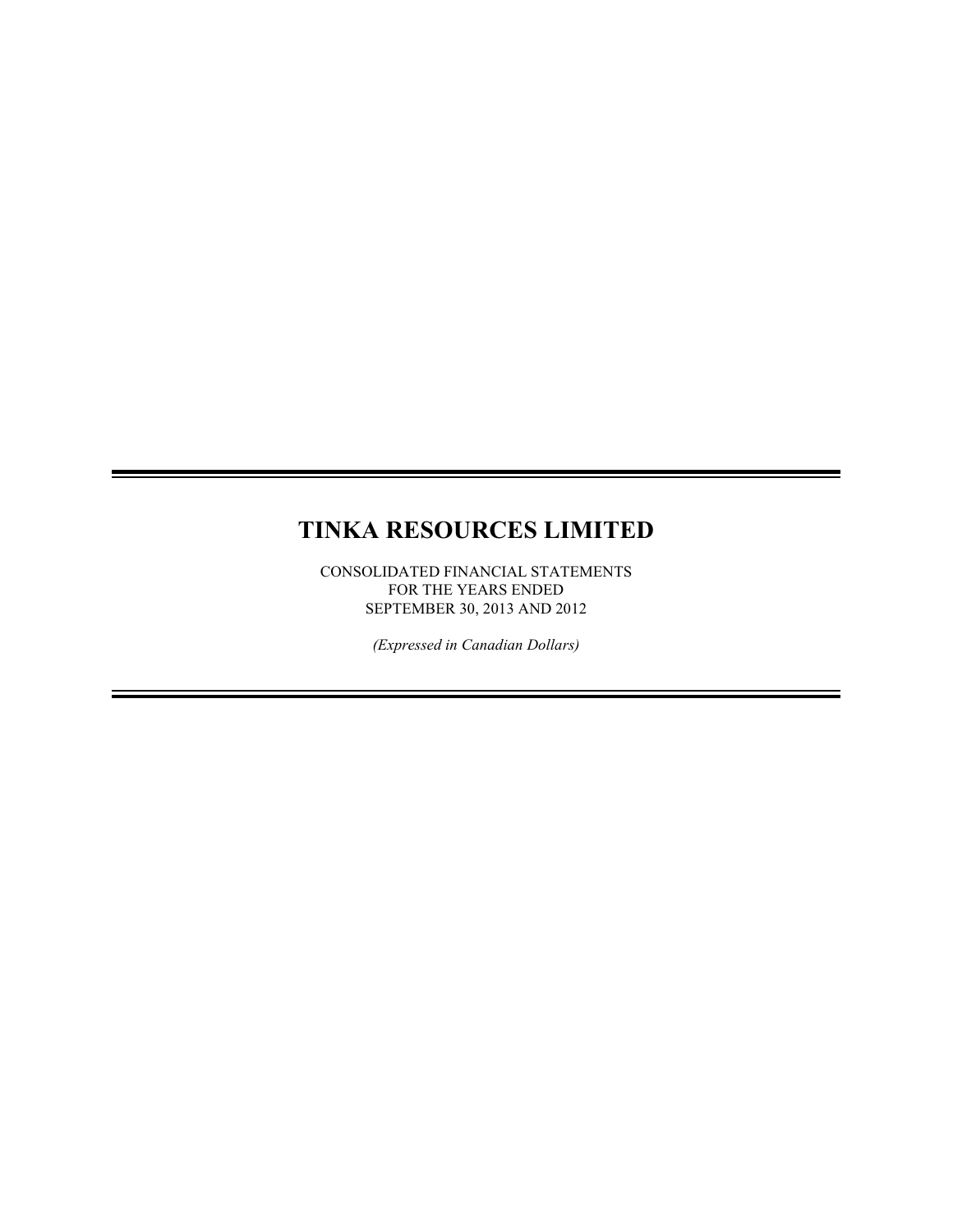

# Independent Auditor's Report

To the Shareholders of Tinka Resources Limited

We have audited the accompanying consolidated financial statements of Tinka Resources Limited, which comprise the consolidated statements of financial position as at September 30, 2013 and September 30, 2012, and the consolidated statements of comprehensive loss, consolidated statements of changes in equity and consolidated statements of cash flows for the years ended September 30, 2013 and September 30, 2012, and a summary of significant accounting policies and other explanatory information.

# Management's Responsibility for the Consolidated Financial Statements

Management is responsible for the preparation and fair presentation of these consolidated financial statements in accordance with International Financial Reporting Standards, and for such internal control as management determines is necessary to enable the preparation of consolidated financial statements that are free from material misstatement, whether due to fraud or error.

# Auditor's Responsibility

Our responsibility is to express an opinion on these consolidated financial statements based on our audits. We conducted our audits in accordance with Canadian generally accepted auditing standards. Those standards require that we comply with ethical requirements and plan and perform the audit to obtain reasonable assurance about whether the consolidated financial statements are free from material misstatement.

An audit involves performing procedures to obtain audit evidence about the amounts and disclosures in the consolidated financial statements. The procedures selected depend on the auditor's judgment, including the assessment of the risks of material misstatement of the consolidated financial statements, whether due to fraud or error. In making those risk assessments, the auditor considers internal control relevant to the entity's preparation and fair presentation of the consolidated financial statements in order to design audit procedures that are appropriate in the circumstances, but not for the purpose of expressing an opinion on the effectiveness of the entity's internal control. An audit also includes evaluating the appropriateness of accounting policies used and the reasonableness of accounting estimates made by management, as well as evaluating the overall presentation of the consolidated financial statements.

We believe that the audit evidence we have obtained in our audits is sufficient and appropriate to provide a basis for our audit opinion.

# Opinion

In our opinion, the consolidated financial statements present fairly, in all material respects, the financial position of Tinka Resources Limited as at September 30, 2013 and September 30, 2012, and its financial performance and its cash flows for the years ended September 30, 2013 and September 30, 2012 in accordance with International Financial Reporting Standards.

"D&H Group LLP"

 $\bm{+}$ Understanding, Advising, Guiding

Vancouver, B.C. January 14, 2014 Chartered Accountants

**D+H Group LLP Chartered Accountants** 10th Floor, 1333 West Broadway Vancouver, British Columbia Canada V6H 4C1

Telephone: 604 731 5881 Facsimile: 604 731 9923 Email: info@dhgroup.ca

www.DHgroup.ca A B.C. Limited Liability Partnership of Corporations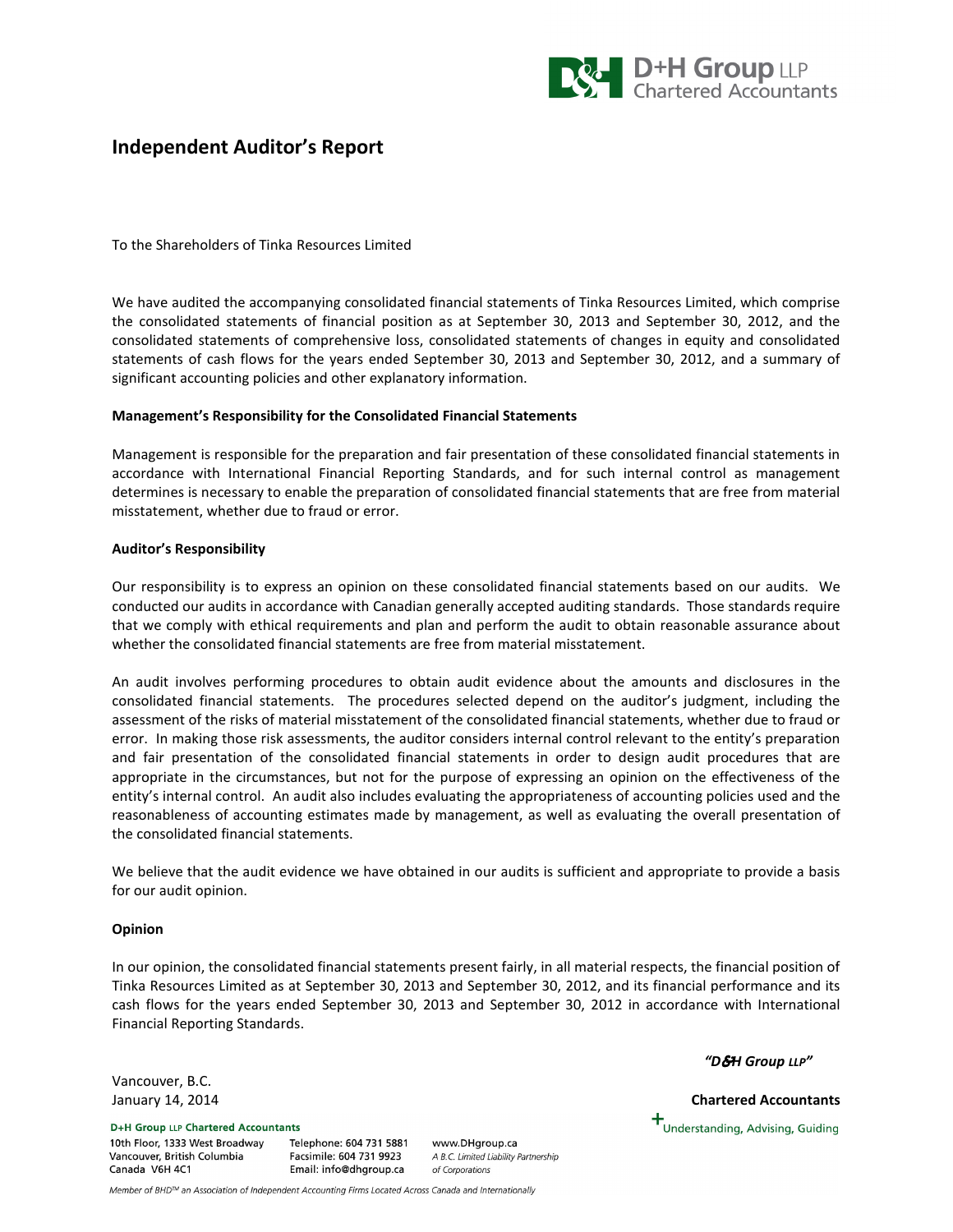# **TINKA RESOURCES LIMITED**

# **CONSOLIDATED STATEMENTS OF FINANCIAL POSITION**

*(Expressed in Canadian Dollars)*

|                                                                                                                               | <b>Note</b>     | September 30,<br>2013<br>S                         | September 30,<br>2012<br>S              |
|-------------------------------------------------------------------------------------------------------------------------------|-----------------|----------------------------------------------------|-----------------------------------------|
| <b>ASSETS</b>                                                                                                                 |                 |                                                    |                                         |
| <b>Current assets</b><br>Cash<br>GST / HST receivable<br>Amounts receivable<br>Prepaid expenses                               |                 | 1,653,410<br>5,510<br>2,765<br>33,978              | 2,220,006<br>10,535<br>985<br>27,272    |
| <b>Total current assets</b>                                                                                                   |                 | 1,695,663                                          | 2,258,798                               |
| <b>Non-current assets</b><br>Property, plant and equipment<br>Exploration and evaluation assets<br>Deferred share issue costs | 4<br>5<br>12(i) | 68,884<br>10,103,010<br>750                        | 65,958<br>5,469,838                     |
| <b>Total non-current assets</b>                                                                                               |                 | 10,172,644                                         | 5,535,796                               |
| <b>TOTAL ASSETS</b>                                                                                                           |                 | 11,868,307                                         | 7,794,594                               |
| <b>LIABILITIES</b>                                                                                                            |                 |                                                    |                                         |
| <b>Current liabilities</b><br>Accounts payable and accrued liabilities                                                        | $\tau$          | 255,031                                            | 123,650                                 |
| <b>TOTAL LIABILITIES</b>                                                                                                      |                 | 255,031                                            | 123,650                                 |
| <b>SHAREHOLDERS' EQUITY</b><br>Share capital<br>Share-based payments reserve<br>Share subscriptions received<br>Deficit       | 6<br>6<br>12(i) | 21,843,670<br>3,275,237<br>242,240<br>(13,747,871) | 16,609,518<br>2,153,851<br>(11,092,425) |
| <b>TOTAL SHAREHOLDERS' EQUITY</b>                                                                                             |                 | 11,613,276                                         | 7,670,944                               |
| <b>TOTAL LIABILITIES AND SHAREHOLDERS' EQUITY</b>                                                                             |                 | 11,868,307                                         | 7,794,594                               |

 $\mathcal{L}_\mathcal{L} = \{ \mathcal{L}_\mathcal{L} = \{ \mathcal{L}_\mathcal{L} = \{ \mathcal{L}_\mathcal{L} = \{ \mathcal{L}_\mathcal{L} = \{ \mathcal{L}_\mathcal{L} = \{ \mathcal{L}_\mathcal{L} = \{ \mathcal{L}_\mathcal{L} = \{ \mathcal{L}_\mathcal{L} = \{ \mathcal{L}_\mathcal{L} = \{ \mathcal{L}_\mathcal{L} = \{ \mathcal{L}_\mathcal{L} = \{ \mathcal{L}_\mathcal{L} = \{ \mathcal{L}_\mathcal{L} = \{ \mathcal{L}_\mathcal{$ 

**Events after Reporting Period** (Note 12)

These consolidated financial statements were approved for issue by the Board of Directors on January 14, 2014 and are signed on its behalf by:

Andrew Carter Nick Del Nick De Director Nick De Director Director

*/s/ Andrew Carter /s/ Nick DeMare*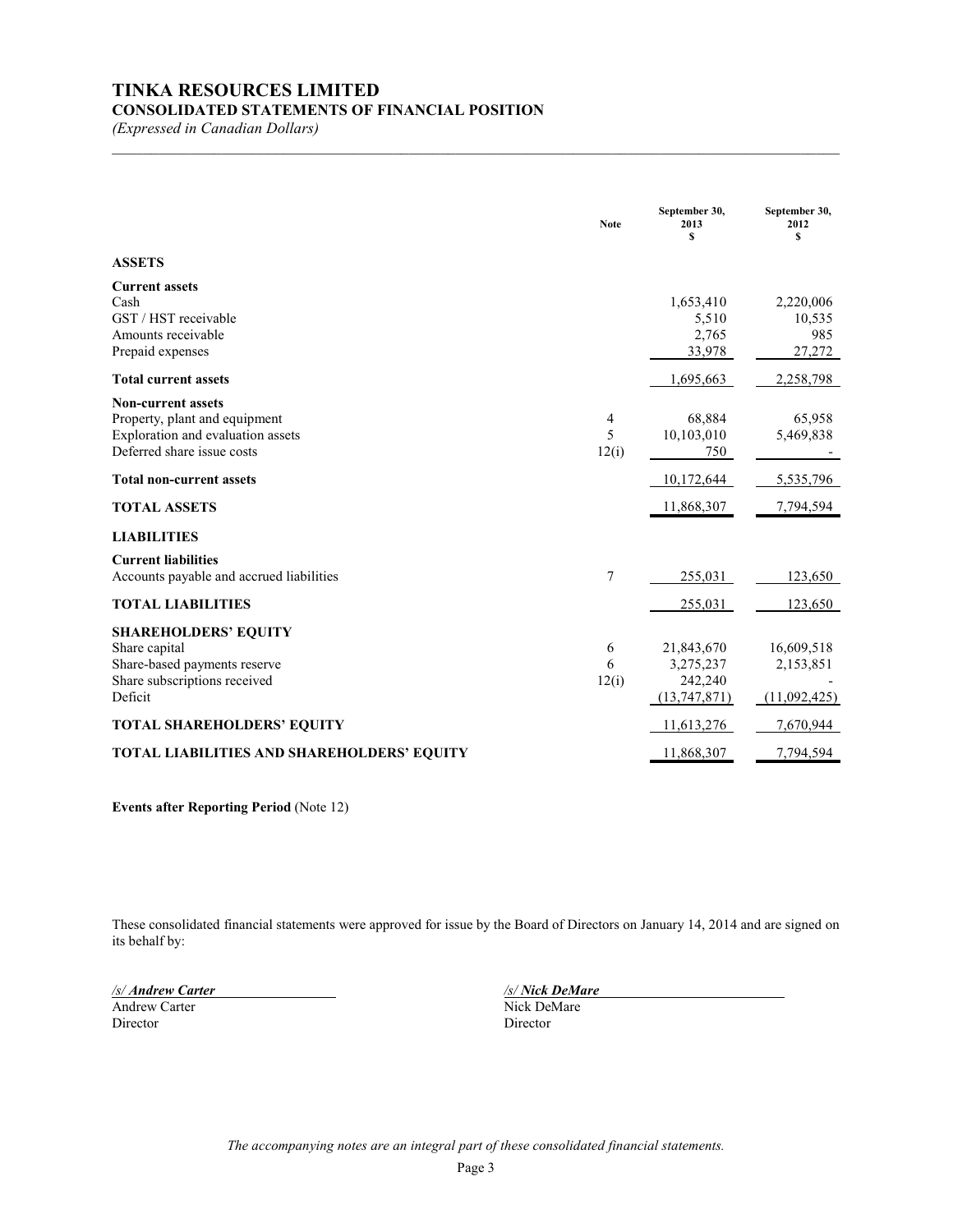# **TINKA RESOURCES LIMITED CONSOLIDATED STATEMENTS OF COMPREHENSIVE LOSS**

*(Expressed in Canadian Dollars)*

|                                                                          |                  | <b>Year Ended September 30</b> |                |  |
|--------------------------------------------------------------------------|------------------|--------------------------------|----------------|--|
|                                                                          | <b>Note</b>      | 2013                           | 2012           |  |
|                                                                          |                  | \$                             | \$<br>(Note 3) |  |
| <b>Expenses</b>                                                          |                  |                                |                |  |
| Accounting and administration                                            | $\boldsymbol{7}$ | 44,027                         | 35,174         |  |
| Audit                                                                    |                  | 34,924                         | 31,956         |  |
| Corporate development                                                    |                  | 81,119                         | 70,406         |  |
| Depreciation                                                             |                  | 977                            | 1,541          |  |
| General exploration                                                      |                  | 11,326                         | 51,290         |  |
| Investment conferences                                                   |                  | 14,104                         | 16,879         |  |
| Investor relations                                                       |                  | 59,500                         | 68,000         |  |
| Legal                                                                    |                  | 51,977                         | 21,705         |  |
| Management fees                                                          | $\tau$           | 120,000                        | 96,000         |  |
| Office                                                                   |                  | 90,351                         | 58,335         |  |
| Professional fees                                                        | $\overline{7}$   | 144,511                        | 28,408         |  |
| Regulatory                                                               |                  | 15,776                         | 12,746         |  |
| Rent                                                                     | $\tau$           | 42,402                         | 42,289         |  |
| Salaries, wages and benefits                                             |                  | 284,775                        | 182,312        |  |
| Shareholder costs                                                        |                  | 25,262                         | 9,253          |  |
| Share-based compensation                                                 | $6(d)$ , 7       | 1,422,755                      | 1,121,057      |  |
| Transfer agent                                                           |                  | 10,985                         | 9,221          |  |
| Travel and related                                                       |                  | 146,827                        | 49,343         |  |
|                                                                          |                  | 2,601,598                      | 1,905,915      |  |
| Loss before other items                                                  |                  | (2,601,598)                    | (1,905,915)    |  |
| <b>Other items</b>                                                       |                  |                                |                |  |
| Interest income                                                          |                  | 16,837                         | 23,037         |  |
| Foreign exchange loss                                                    |                  | (83, 480)                      | (78, 555)      |  |
| Gain on disposal of property, plant and equipment                        |                  | 12,795                         |                |  |
| Impairment of exploration and evaluation assets                          | 5                |                                | (733,903)      |  |
|                                                                          |                  | (53, 848)                      | (789, 421)     |  |
| Net loss and comprehensive loss for the year                             |                  | (2,655,446)                    | (2,695,336)    |  |
| Loss per share - basic and diluted                                       |                  | \$(0.04)                       | \$(0.04)       |  |
| Weighted average number of common shares outstanding - basic and diluted |                  | 75,112,958                     | 68,148,033     |  |

 $\mathcal{L}_\text{max} = \mathcal{L}_\text{max} = \mathcal{L}_\text{max} = \mathcal{L}_\text{max} = \mathcal{L}_\text{max} = \mathcal{L}_\text{max} = \mathcal{L}_\text{max} = \mathcal{L}_\text{max} = \mathcal{L}_\text{max} = \mathcal{L}_\text{max} = \mathcal{L}_\text{max} = \mathcal{L}_\text{max} = \mathcal{L}_\text{max} = \mathcal{L}_\text{max} = \mathcal{L}_\text{max} = \mathcal{L}_\text{max} = \mathcal{L}_\text{max} = \mathcal{L}_\text{max} = \mathcal{$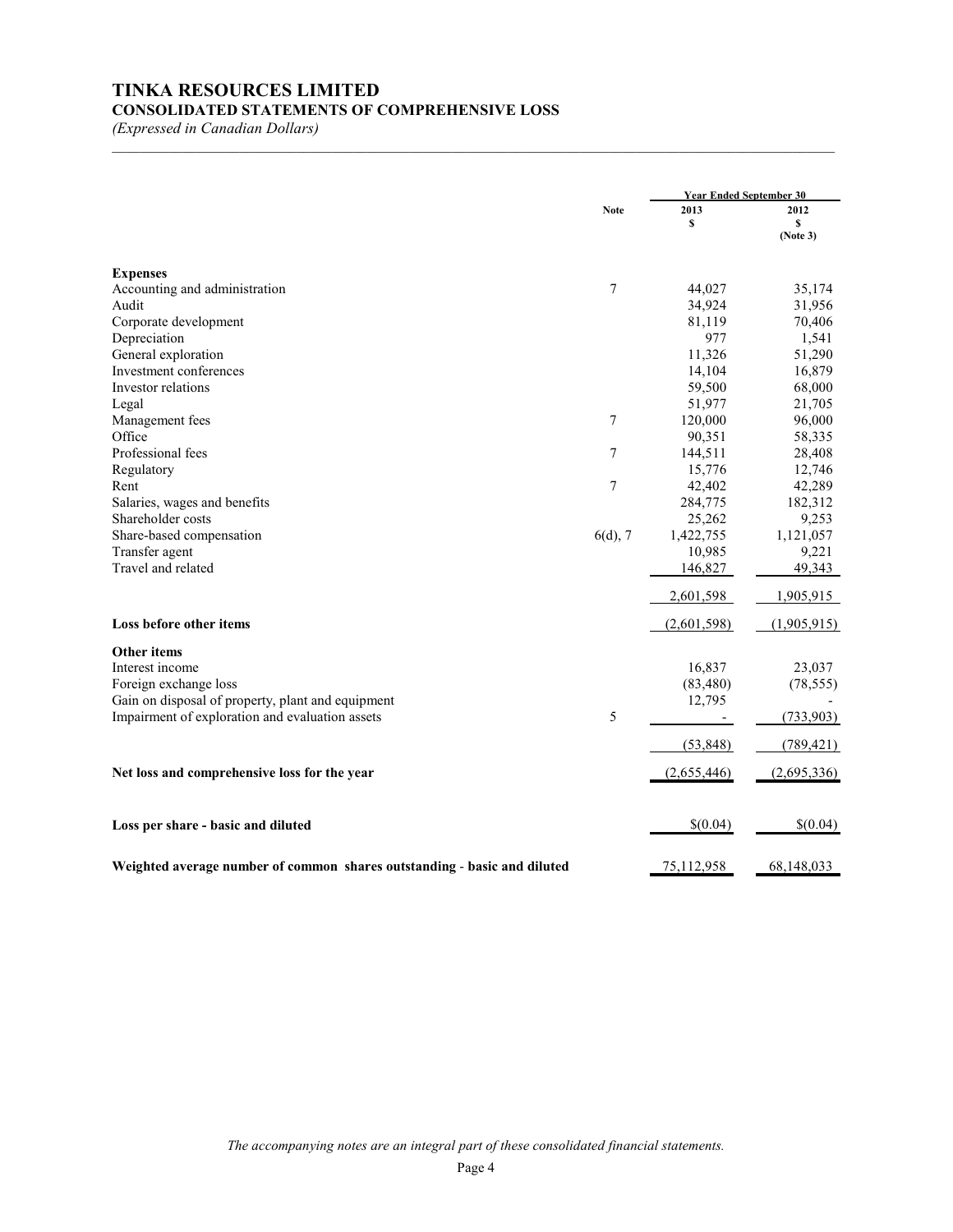# **TINKA RESOURCES LIMITED CONSOLIDATED STATEMENTS OF CHANGES IN EQUITY**

*(Expressed in Canadian Dollars)*

|                                       | Year Ended September 30, 2013 |                      |                                                              |                                                              |                     |                               |
|---------------------------------------|-------------------------------|----------------------|--------------------------------------------------------------|--------------------------------------------------------------|---------------------|-------------------------------|
|                                       |                               | <b>Share Capital</b> |                                                              |                                                              |                     |                               |
|                                       | Number of<br><b>Shares</b>    | Amount<br>\$         | <b>Share-Based</b><br><b>Payments</b><br><b>Reserve</b><br>S | <b>Share</b><br><b>Subscriptions</b><br><b>Received</b><br>S | <b>Deficit</b><br>S | <b>Total</b><br><b>Equity</b> |
| <b>Balance at September 30, 2012</b>  | 70,422,899                    | 16,609,518           | 2,153,851                                                    |                                                              | (11,092,425)        | 7,670,944                     |
| Common shares issued for cash:        |                               |                      |                                                              |                                                              |                     |                               |
| - private placements                  | 6,030,265                     | 4,825,725            |                                                              |                                                              |                     | 4,825,725                     |
| - exercise of share options           | 1,635,000                     | 430,400              |                                                              |                                                              |                     | 430,400                       |
| - exercise of warrants                | 28,500                        | 28,500               |                                                              |                                                              |                     | 28,500                        |
| Share issue costs                     |                               | (453, 798)           | 101,956                                                      |                                                              |                     | (351, 842)                    |
| Share-based compensation              |                               |                      | 1,422,755                                                    |                                                              |                     | 1,422,755                     |
| Transfer on exercise of share options |                               | 403,325              | (403, 325)                                                   |                                                              |                     |                               |
| Share subscriptions received          |                               |                      |                                                              | 242,240                                                      |                     | 242,240                       |
| Net loss                              |                               |                      |                                                              |                                                              | (2,655,446)         | (2,655,446)                   |
| <b>Balance at September 30, 2013</b>  | 78,116,664                    | 21,843,670           | 3,275,237                                                    | 242,240                                                      | (13,747,871)        | 11,613,276                    |

 $\mathcal{L}_\text{max} = \mathcal{L}_\text{max} = \mathcal{L}_\text{max} = \mathcal{L}_\text{max} = \mathcal{L}_\text{max} = \mathcal{L}_\text{max} = \mathcal{L}_\text{max} = \mathcal{L}_\text{max} = \mathcal{L}_\text{max} = \mathcal{L}_\text{max} = \mathcal{L}_\text{max} = \mathcal{L}_\text{max} = \mathcal{L}_\text{max} = \mathcal{L}_\text{max} = \mathcal{L}_\text{max} = \mathcal{L}_\text{max} = \mathcal{L}_\text{max} = \mathcal{L}_\text{max} = \mathcal{$ 

|                                                                                                                                                                                                                                                                  | Year Ended September 30, 2012     |                                                      |                                                              |                                         |                                                             |  |
|------------------------------------------------------------------------------------------------------------------------------------------------------------------------------------------------------------------------------------------------------------------|-----------------------------------|------------------------------------------------------|--------------------------------------------------------------|-----------------------------------------|-------------------------------------------------------------|--|
|                                                                                                                                                                                                                                                                  | <b>Share Capital</b>              |                                                      |                                                              |                                         |                                                             |  |
|                                                                                                                                                                                                                                                                  | Number of<br><b>Shares</b>        | Amount<br>S                                          | <b>Share-Based</b><br><b>Payments</b><br><b>Reserve</b><br>s | Deficit                                 | Total<br><b>Equity</b><br>S                                 |  |
| <b>Balance at September 30, 2011</b>                                                                                                                                                                                                                             | 66,010,511                        | 14,836,393                                           | 1,234,833                                                    | (8,397,089)                             | 7,674,137                                                   |  |
| Common shares issued for cash:<br>- exercise of share options<br>- exercise of warrants<br>- exercise of agent's options units<br>Share-based compensation<br>Transfer on exercise of share options<br>Transfer on exercise of agent's options units<br>Net loss | 1,450,000<br>2,385,000<br>577,388 | 176,500<br>1,192,500<br>202,086<br>129,637<br>72,402 | 1,121,057<br>(129, 637)<br>(72, 402)                         | $\overline{\phantom{a}}$<br>(2,695,336) | 176,500<br>1,192,500<br>202,086<br>1,121,057<br>(2,695,336) |  |
| <b>Balance at September 30, 2012</b>                                                                                                                                                                                                                             | 70,422,899                        | 16,609,518                                           | 2,153,851                                                    | (11,092,425)                            | 7,670,944                                                   |  |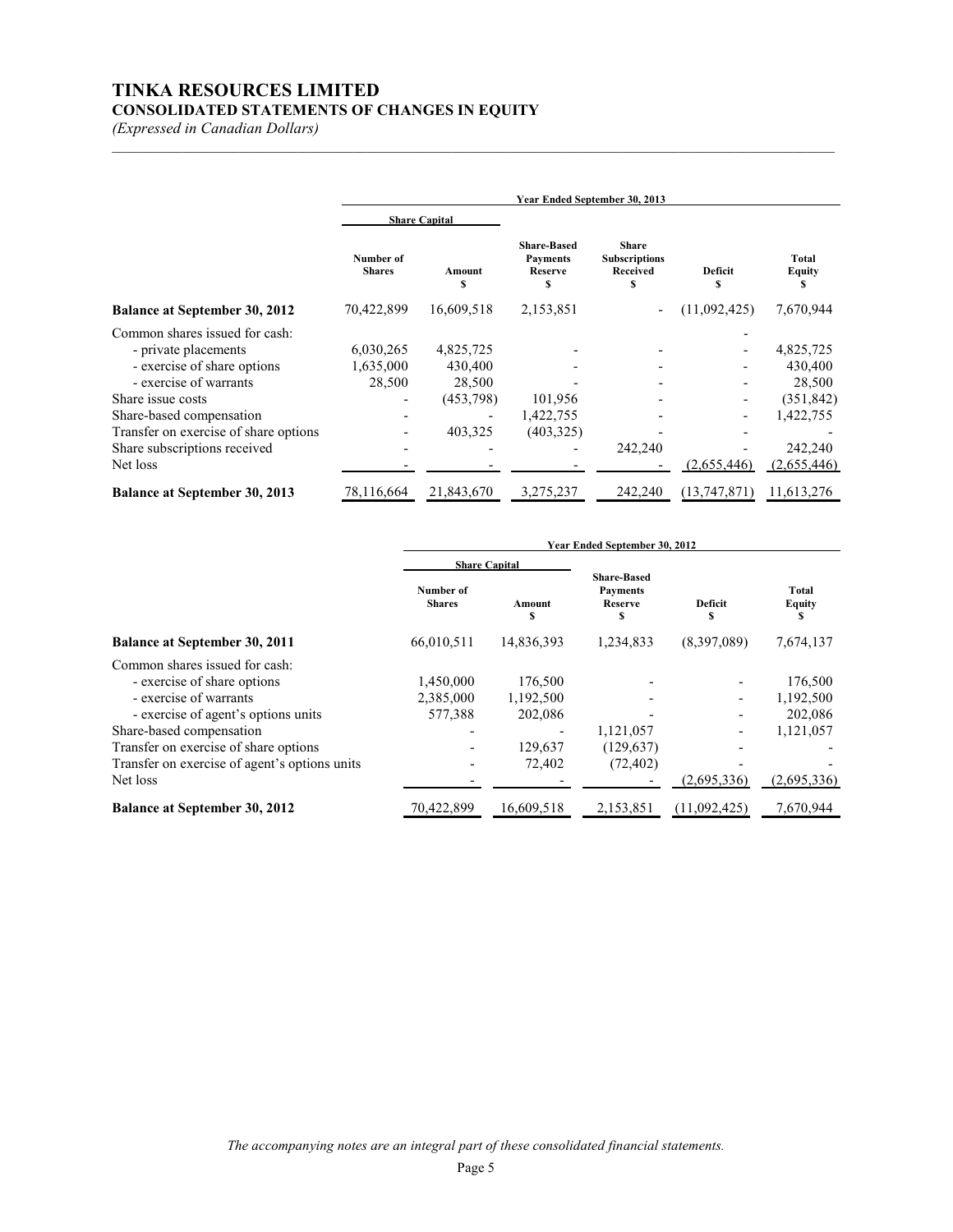# **TINKA RESOURCES LIMITED CONSOLIDATED STATEMENTS OF CASH FLOWS**

*(Expressed in Canadian Dollars)*

|                                                         | <b>Year Ended September 30.</b> |             |
|---------------------------------------------------------|---------------------------------|-------------|
|                                                         | 2013<br>\$                      | 2012<br>s   |
| <b>Operating activities</b>                             |                                 |             |
| Net loss for the year                                   | (2,655,446)                     | (2,695,336) |
| Adjustments for:                                        |                                 |             |
| Depreciation                                            | 977                             | 1,541       |
| Share-based compensation                                | 1,422,755                       | 1,121,057   |
| Impairment of exploration and evaluation assets         |                                 | 733,903     |
| Gain on disposal of property, plant and equipment       | (12,795)                        |             |
|                                                         | (1,244,509)                     | (838, 835)  |
| Changes in non-cash working capital items:              |                                 |             |
| Decrease in GST/HST receivable                          | 5,025                           | 24,236      |
| Decrease (increase) in amounts receivable               | (1,780)                         | 5,270       |
| Decrease (increase) in prepaid expenses                 | (6,706)                         | 18,339      |
| Increase in accounts payable and accrued liabilities    | 27,463                          | 5,249       |
|                                                         | 24,002                          | 53,094      |
| Net cash used in operating activities                   | (1,220,507)                     | (785, 741)  |
| <b>Investing activities</b>                             |                                 |             |
| Exploration and evaluation assets expenditures          | (4,499,571)                     | (3,019,035) |
| Property, plant and equipment additions                 | (33, 586)                       | (22,111)    |
| Proceeds from disposal of property, plant and equipment | 12,795                          |             |
| Net cash used in investing activities                   | (4,520,362)                     | (3,041,146) |
| <b>Financing activities</b>                             |                                 |             |
| Issuance of common shares                               | 5,284,625                       | 1,571,086   |
| Share issue costs                                       | (352, 592)                      |             |
| Share subscriptions received                            | 242,240                         |             |
|                                                         |                                 |             |
| Net cash generated from financing activities            | 5,174,273                       | 1,571,086   |
| Net change in cash                                      | (566, 596)                      | (2,255,801) |
| Cash at beginning of year                               | 2,220,006                       | 4,475,807   |
| Cash at end of year                                     | 1,653,410                       | 2,220,006   |

\_\_\_\_\_\_\_\_\_\_\_\_\_\_\_\_\_\_\_\_\_\_\_\_\_\_\_\_\_\_\_\_\_\_\_\_\_\_\_\_\_\_\_\_\_\_\_\_\_\_\_\_\_\_\_\_\_\_\_\_\_\_\_\_\_\_\_\_\_\_\_\_\_\_\_\_\_\_\_\_\_\_\_\_\_\_\_\_\_\_\_\_\_\_\_\_\_\_\_\_\_\_\_

**Supplemental cash flow information** - See Note 11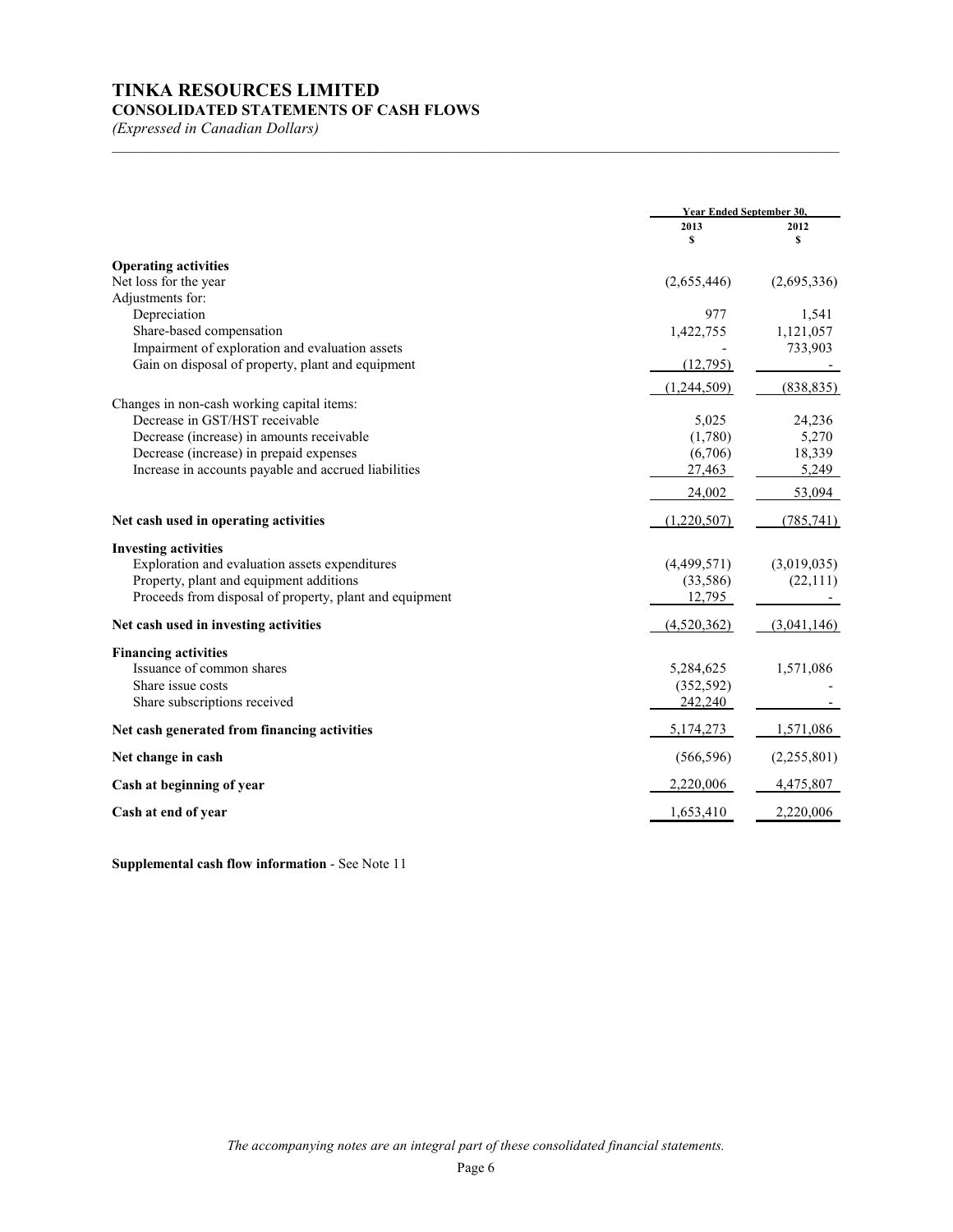#### **1. Nature of Operations**

Tinka Resources Limited (the "Company") was incorporated on September 15, 1987 under the provisions of the Company Act (British Columbia). The Company is listed and traded on the TSX Venture Exchange ("TSXV") under the symbol "TK". The Company's principal office is located at #1305 - 1090 West Georgia Street, Vancouver, British Columbia, V6E 3V7 Canada.

**\_\_\_\_\_\_\_\_\_\_\_\_\_\_\_\_\_\_\_\_\_\_\_\_\_\_\_\_\_\_\_\_\_\_\_\_\_\_\_\_\_\_\_\_\_\_\_\_\_\_\_\_\_\_\_\_\_\_\_\_\_\_\_\_\_\_\_\_\_\_\_\_\_\_\_\_\_\_\_\_\_\_\_\_\_\_\_\_\_\_\_\_\_**

The Company is a junior mineral exploration company currently engaged in the acquisition and exploration of precious and base metals on mineral properties located in Peru. On the basis of information to date, the Company has not yet determined whether these properties contain economically recoverable ore reserves. The underlying value of the mineral resource interests is entirely dependent on the existence of economically recoverable reserves, the ability of the Company to obtain the necessary financing to complete development and upon future profitable production. Mineral resource interests represent costs incurred to date, less amounts amortized and/or written off, and do not necessarily represent present or future values.

As at September 30, 2013 the Company had cash of \$1,653,410 and working capital in the amount of \$1,440,632. These consolidated financial statements have been prepared on a going concern basis which assumes that the Company will be able to realize its assets and discharge its liabilities in the normal course of business operations for the foreseeable future. The Company's ability to continue as a going concern is dependent upon the ability of the Company to obtain the necessary financing to develop properties and to establish future profitable production. To date the Company has not earned significant revenues and is considered to be in the exploration stage. The Company's operations are funded from equity financings which are dependent upon many external factors and may be difficult to impossible to secure or raise when required. Management considers that the Company has sufficient financial resources to maintain its core operations and existing mineral resource interests for the next twelve months. The Company will require additional equity financing to continue significant exploration and drilling activities. In addition, the Company recognizes that exploration expenditures may change with ongoing results. While the Company has been successful in securing financings in the past, there can be no assurance that it will be able to do so in the future. The consolidated financial statements do not reflect any adjustments related to conditions that occurred subsequent to September 30, 2013.

See also Note 12.

#### **2. Basis of Preparation**

#### *Statement of Compliance*

These consolidated financial statements have been prepared in accordance with International Financial Reporting Standards, ("IFRS") as issued by the International Accounting Standards Board ("IASB") and interpretations of the IFRS Interpretations Committee ("IFRIC").

#### *Basis of Measurement*

The Company's consolidated financial statements have been prepared on the historical cost basis except for the revaluation of certain financial assets and financial liabilities to fair value.

#### *Details of the Group*

In addition to the Company, the consolidated financial statements include all subsidiaries. Subsidiaries are all corporations over which the Company is able, directly or indirectly, to control financial and operating policies, which is the authority usually connected with holding majority voting rights. Subsidiaries are fully consolidated from the date on which control is acquired by the Company. Inter-company transactions and balances are eliminated upon consolidation. They are deconsolidated from the date that control by the Company ceases.

As at September 30, 2013 and 2012 the Company had one wholly-owned subsidiary,Tinka Resources S.A.C. (Peru), located in Peru.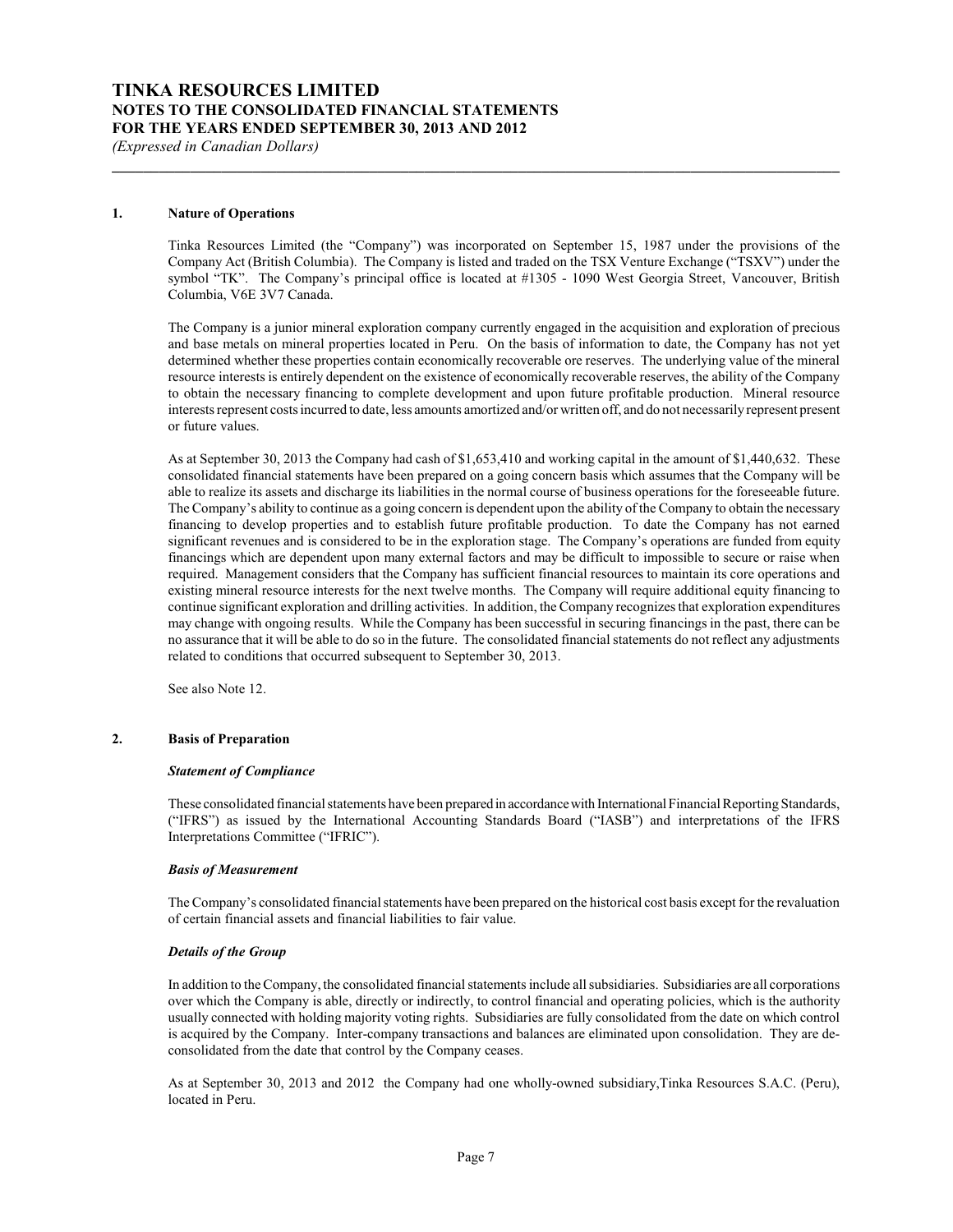# **3. Summary of Significant Accounting Policies**

#### *Critical Judgments and Sources of Estimation Uncertainty*

The preparation of these consolidated financial statements requires management to make certain estimates, judgments and assumptions that affect the reported amounts of assets and liabilities at the date of the consolidated financial statements and reported amounts of expenses during the reporting period. Actual outcomes could differ from these estimates. These financial statements include estimates which, by their nature, are uncertain. The impacts of such estimates are pervasive throughout the financial statements, and may require accounting adjustments based on future occurrences. Revisions to accounting estimates are recognized in the period in which the estimate is revised and future periods if the revision affects both current and future periods. These estimates are based on historical experience, current and future economic conditions and other factors, including expectations of future events that are believed to be reasonable under the circumstances.

**\_\_\_\_\_\_\_\_\_\_\_\_\_\_\_\_\_\_\_\_\_\_\_\_\_\_\_\_\_\_\_\_\_\_\_\_\_\_\_\_\_\_\_\_\_\_\_\_\_\_\_\_\_\_\_\_\_\_\_\_\_\_\_\_\_\_\_\_\_\_\_\_\_\_\_\_\_\_\_\_\_\_\_\_\_\_\_\_\_\_\_\_\_**

#### *Critical Judgments*

The following are critical judgments that management has made in the process of applying accounting policies and that have the most significant effect on the amounts recognized in the financial statements:

- (i) The determination of categories of financial assets and financial liabilities has been identified as an accounting policy which involves judgments or assessments made by management.
- (ii) Management is required to assess the functional currency of each entity of the Company. In concluding that the Canadian dollar is the functional currency of the parent and its subsidiary company, management considered the currency that mainly influences the cost of providing goods and services in each jurisdiction in which the Company operates. As no single currency was clearly dominant the Company also considered secondary indicators including the currency in which funds from financing activities are denominated and the currency in which funds are retained.

Management has determined that there were no triggering events present as defined in IFRS 6 with the Company's exploration and evaluation assets as at September 30, 2013 and as such, no impairment test was performed.

At September 30, 2012 management has determined impairment indicators were present in respect of the Tibillos Project and certain other exploration and evaluation assets and as a result an impairment test was performed. See also Note 5.

- (iii) Management is required to assess impairment in respect of intangible exploration and evaluation assets. The triggering events are defined in IFRS 6. In making the assessment, management is required to make judgments on the status of each project and the future plans towards finding commercial reserves. The nature of exploration and evaluation activity is such that only a proportion of projects are ultimately successful and some assets are likely to become impaired in future periods.
- (iv) Although, the Company takes steps to verify title to exploration and evaluation assets in which it has an interest, these procedures do not guarantee the Company's title. Such properties may be subject to prior agreements or transfers and title may be affected by undetected defects.

#### *Estimation Uncertainty*

The following are key assumptions concerning the future and other key sources of estimation uncertainty that have a significant risk of resulting in a material adjustment to the carrying amount of assets and liabilities within the next financial year: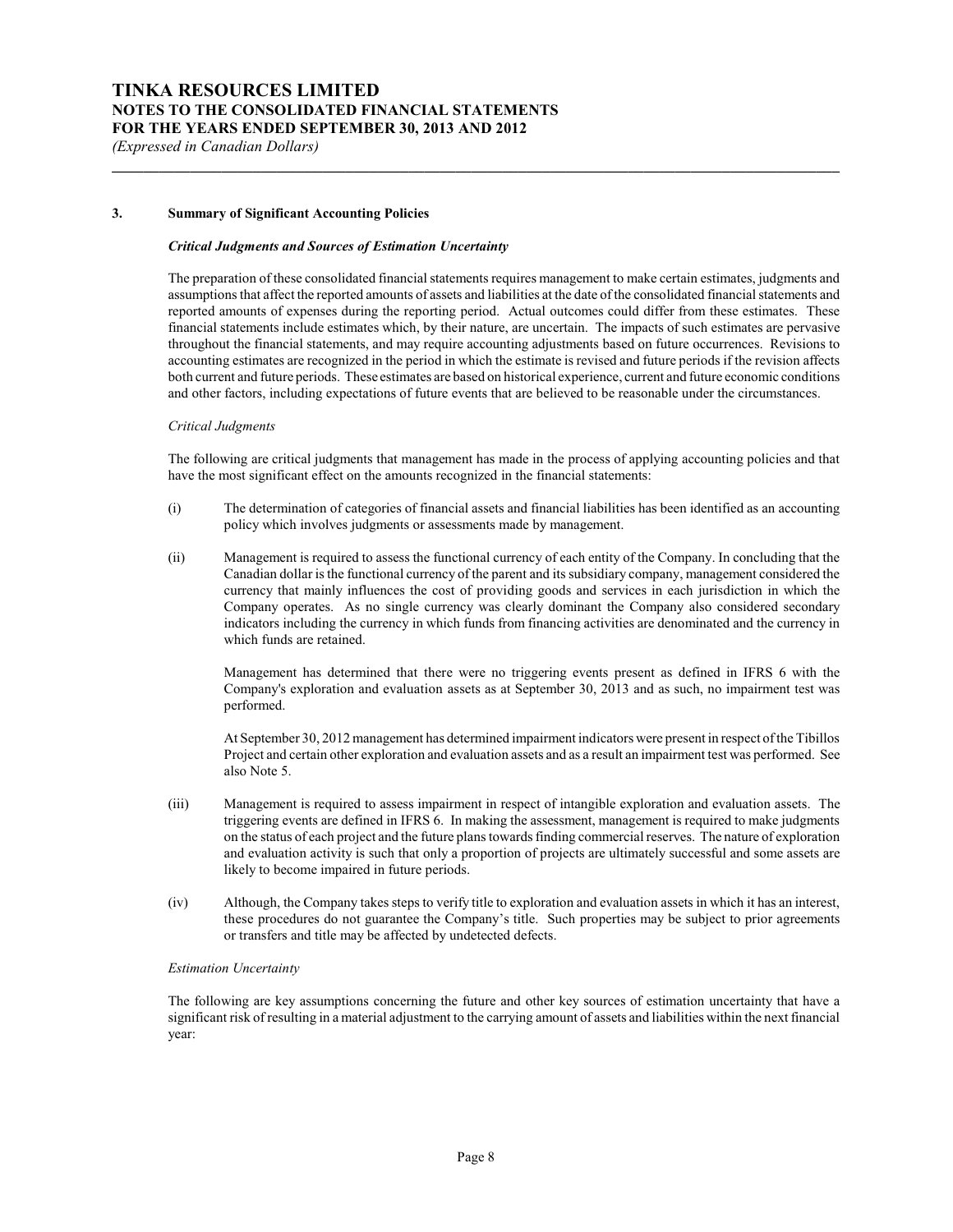#### **3. Summary of Significant Accounting Policies** (continued)

(i) Provisions for income taxes are made using the best estimate of the amount expected to be paid based on a qualitative assessment of all relevant factors. The Company reviews the adequacy of these provisions at the end of the reporting period. However, it is possible that at some future date an additional liability could result from audits by taxing authorities. Where the final outcome of these tax-related matters is different from the amounts that were originally recorded, such differences will affect the tax provisions in the period in which such determination is made.

**\_\_\_\_\_\_\_\_\_\_\_\_\_\_\_\_\_\_\_\_\_\_\_\_\_\_\_\_\_\_\_\_\_\_\_\_\_\_\_\_\_\_\_\_\_\_\_\_\_\_\_\_\_\_\_\_\_\_\_\_\_\_\_\_\_\_\_\_\_\_\_\_\_\_\_\_\_\_\_\_\_\_\_\_\_\_\_\_\_\_\_\_\_**

(ii) The assessment of any impairment of evaluation and exploration assets, and property, plant and equipment is dependent upon estimates of the recoverable amount that take into account factors such as reserves, economic and market conditions and the useful lives of assets. In fiscal 2012, as a result of this assessment, management carried out an impairment test on the Company's Tibillos property and an impairment charge of \$733,903 was made.

## *Cash and Cash Equivalents*

Cash includes cash in bank and demand deposits. Cash equivalents include short-term, highly liquid investments that are readily convertible to known amounts of cash and which are subject to an insignificant risk of change in value. The Company is not exposed to significant credit or interest rate risk although cash is held in excess of federally insured limits with a major financial institution. At September 30, 2013 and 2012, the Company did not have any cash equivalents.

#### *Amounts Receivable*

Receivables are recognized initially at fair value and subsequently measured at amortized cost using the effective interest method, less provision for impairment. Receivables are classified as loans and receivable. A provision for impairment of receivables is established when there is objective evidence that the Company will not be able to collect all amounts due according to the original terms of the receivables.

#### *Accounts Payable and Accrued Liabilities*

Payables are obligations to pay for materials or services that have been acquired in the ordinary course of business from suppliers. Payables are classified as current liabilities if payment is due within one year or less (or in the normal operating cycle of the business if longer). If not, they are presented as non-current liabilities.

Payables are classified as other financial liabilities initially at fair value and subsequently measured at amortized cost using the effective interest method.

#### *Exploration and Evaluation Assets*

The Company is in the exploration stage with respect to its investment in exploration and evaluation assets and, accordingly, follows the practice of capitalizing all costs relating to the acquisition of, exploration for and development of mineral properties and crediting all proceeds received against the cost of the related properties. Such costs include, but are not exclusive to, geological and geophysical studies, exploratory drilling and sampling. At such time as commercial production commences, these costs will be charged to operations on a unit-of-production method based on proven and probable reserves. The aggregate costs related to abandoned mineral properties are charged to operations at the time of any abandonment, or when it has been determined that there is evidence of a permanent impairment. An impairment charge relating to a mineral property is subsequently reversed when new exploration results or actual or potential proceeds on sale or farmout of the property result in a revised estimate of the recoverable amount, but only to the extent that this does not exceed the original carrying value of the property that would have resulted if no impairment had been recognized.

The recoverability of amounts shown for exploration and evaluation assets is dependent upon the discoveryof economically recoverable reserves, the ability of the Company to obtain financing to complete development of the properties, and on future production or proceeds of disposition.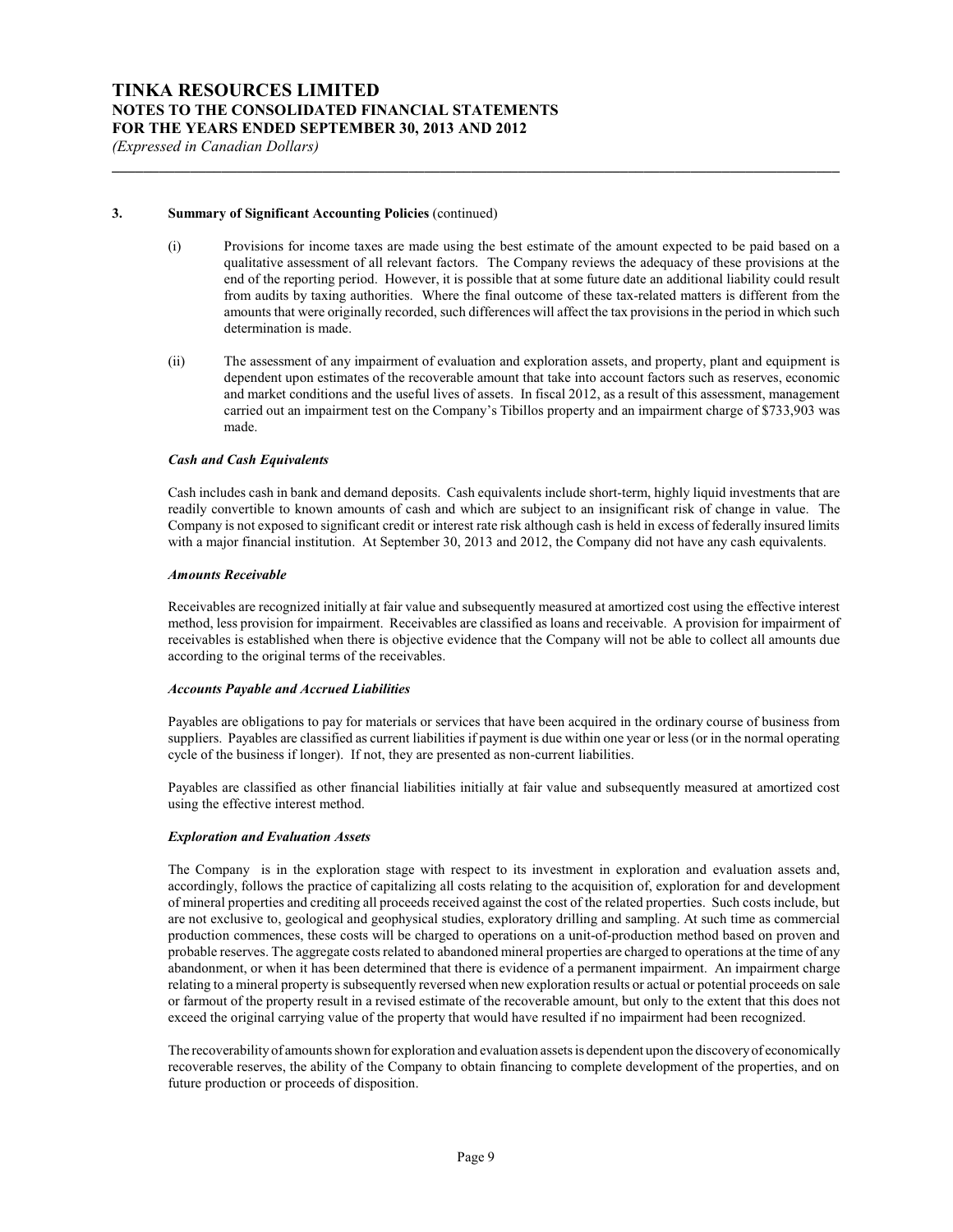# **3. Summary of Significant Accounting Policies** (continued)

The Company recognizes in income costs recovered on mineral properties when amounts received or receivable are in excess of the carrying amount.

**\_\_\_\_\_\_\_\_\_\_\_\_\_\_\_\_\_\_\_\_\_\_\_\_\_\_\_\_\_\_\_\_\_\_\_\_\_\_\_\_\_\_\_\_\_\_\_\_\_\_\_\_\_\_\_\_\_\_\_\_\_\_\_\_\_\_\_\_\_\_\_\_\_\_\_\_\_\_\_\_\_\_\_\_\_\_\_\_\_\_\_\_\_**

Once the technical feasibility and commercial viability of the extraction of mineral resources in an area of interest are demonstrable, exploration and evaluation assets attributable to that area of interest are first tested for impairment and then reclassified to mining property and development assets.

The Company also accounts for foreign value added taxes as part of deferred costs. The recovery of these taxes will commence on the beginning of foreign commercial operations. Should these amounts be recovered they would be treated as a reduction in the carrying costs of exploration and evaluation assets.

All capitalized exploration and evaluation expenditure is monitored for indications of impairment. Where a potential impairment is indicated, assessments are performed for each area of interest. To the extent that exploration expenditure is not expected to be recovered, it is charged to the results of operations.

#### *Property, Plant and Equipment*

Property, plant and equipment are carried at cost, less accumulated depreciation and accumulated impairment losses.

The cost of an item of property, plant and equipment consists of the purchase price, any costs directly attributable to bringing the asset to the location and condition necessary for its intended use and an initial estimate of the costs of dismantling and removing the item and restoring the site on which it is located.

Property, plant and equipment are depreciated annually on a straight-line basis over the estimated useful life of the assets, at a rate of between 20% and 25% for office furniture and equipment and vehicles.

An item of property, plant and equipment is derecognized upon disposal or when no future economic benefits are expected to arise from the continued use of the asset. Any gain or loss arising on disposal of the asset, determined as the difference between the net disposal proceeds and the carrying amount of the asset, is recognized in profit or loss in the consolidated statement of comprehensive income or loss.

Where an item of plant and equipment comprises major components with different useful lives, the components are accounted for as separate items of plant and equipment. Expenditures incurred to replace a component of an item of plant and equipment that is accounted for separately, including major inspection and overhaul expenditures are capitalized.

The Company compares the carrying value of property, plant and equipment to estimated net recoverable amounts, based on estimated future cash flows, to determine whether there is any indication of impairment whenever events or circumstances warrant

#### *Impairment of Assets*

At each financial position reporting date, the carrying amounts of the Company's assets are reviewed to determine whether there is any indication that those assets are impaired. If any such indication exists, the recoverable amount of the asset is estimated in order to determine the extent of the impairment, if any. Where the asset does not generate cash flows that are independent from other assets, the Company estimates the recoverable amount of the cash-generating unit to which the asset belongs.

An asset's recoverable amount is the higher of fair value less costs to sell and value in use. Fair value is determined as the amount that would be obtained from the sale of the asset in an arm's length transaction between knowledgeable and willing parties. In assessing value in use, the estimated future cash flows are discounted to their present value using a pre-tax discount rate that reflects current market assessments of the time value of money and the risks specific to the asset. If the recoverable amount of an asset or cash generating unit is estimated to be less than its carrying amount, the carrying amount of the asset is reduced to its recoverable amount and the impairment loss is recognized in the profit or loss for the period.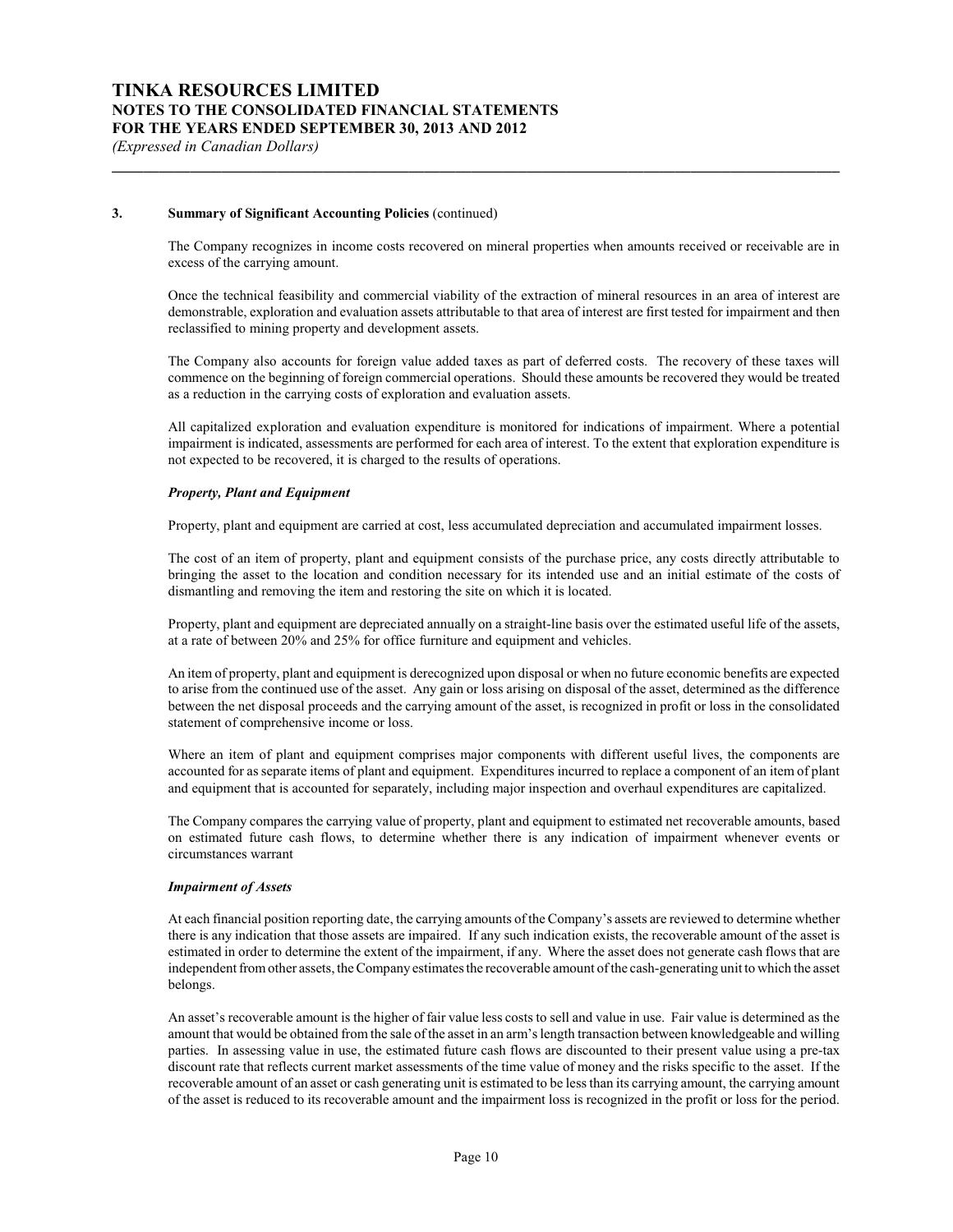## **3. Summary of Significant Accounting Policies** (continued)

Where an impairment loss subsequently reverses, the carrying amount of the asset (or cash-generating unit) is increased to the revised estimate of its recoverable amount, so that the increased carrying amount does not exceed the carrying amount that would have been determined had no impairment loss been recognized for the asset (or cash-generating unit) in prior years. A reversal of an impairment loss is recognized immediately in profit or loss.

**\_\_\_\_\_\_\_\_\_\_\_\_\_\_\_\_\_\_\_\_\_\_\_\_\_\_\_\_\_\_\_\_\_\_\_\_\_\_\_\_\_\_\_\_\_\_\_\_\_\_\_\_\_\_\_\_\_\_\_\_\_\_\_\_\_\_\_\_\_\_\_\_\_\_\_\_\_\_\_\_\_\_\_\_\_\_\_\_\_\_\_\_\_**

#### *Decommissioning Provision*

An obligation to incur restoration, rehabilitation and environmental costs arises when environmental disturbance is caused by the exploration, development or ongoing production of a mineral interest by or on behalf of the Company. Costs for restoration of site damage which is created on an ongoing basis during exploration and evaluation are provided for at their net present values and charged against profits in the period such exploration and evaluation occurs. Discount rates using a risk-free rate that reflects the time value of money are used to calculate the net present value. The related liability is adjusted for each period for the unwinding of the discount rate and for changes to the current market-based discount rate, amount or timing of the underlying cash flows needed to settle the obligation. As at September 30, 2013 and 2012 the Company does not have any decommissioning obligations.

#### *Financial Instruments*

All financial assets are initially recorded at fair value and designated upon inception into one of the following four categories: held to maturity, available for sale, loans and receivables or at fair value through profit or loss.

Financial assets classified as fair value through profit or loss are measured at fair value with unrealized gains and losses recognized through comprehensive loss. Cash is classified as fair value through profit or loss.

Financial assets classified as loans and receivables and held to maturity are measured at amortized cost. Amounts receivable are classified as loans and receivables.

Financial assets classified as available for sale are measured at fair value with unrealized gains and losses recognized in other comprehensive income (loss) except for losses in value that are considered other than temporary. At September 30, 2013 the Company has not classified any financial assets as available-for-sale.

Transaction costs associated with fair value through profit or loss are expensed as incurred, while transaction costs associated with all other financial assets are included in the initial carrying amount of the asset.

All financial liabilities are initially recorded at fair value and designated upon inception as fair value through profit or loss or other financial liabilities.

Financial liabilities classified as other financial liabilities are measured at amortized cost. Account payables and accrued liabilities are classified as other financial liabilities.

Financial liabilities classified as fair value through profit or loss are measured at fair value with unrealized gains and losses recognized through comprehensive loss. At September 30, 2013 the Company has not classified any financial liabilities as fair value through profit or loss.

#### *Share Capital*

Common shares issued by the Company are classified as equity. Costs directly attributable to the issue of common shares, share purchase warrants and share options are recognized as a deduction from equity, net of any related income tax effects.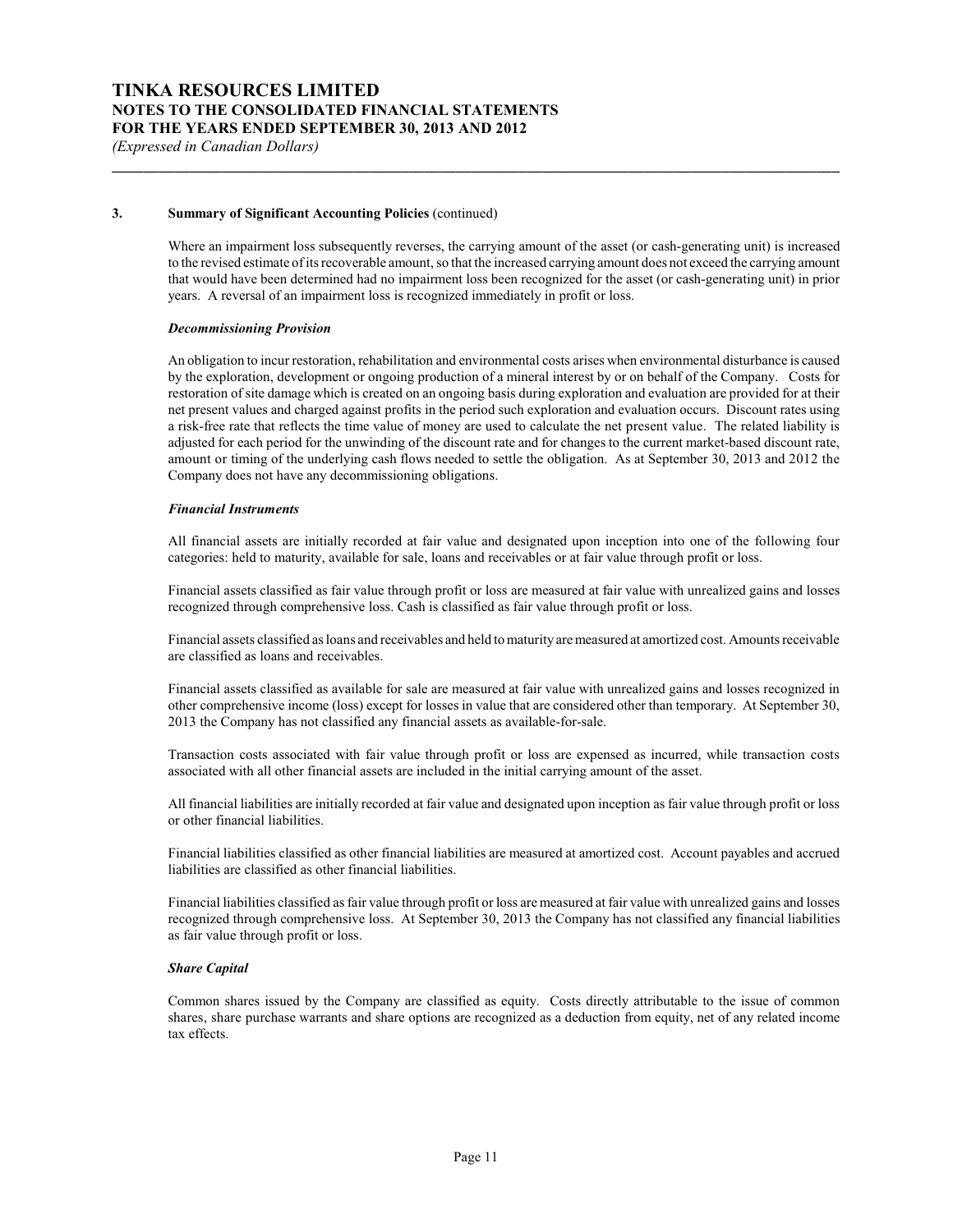## **3. Summary of Significant Accounting Policies** (continued)

#### *Equity Financing*

The Company engages in equity financing transactions to obtain the funds necessary to continue operations and explore and evaluate mineral properties. These equity financing transactions may involve issuance of common shares or units. Units typically comprise a certain number of common shares and share purchase warrants. Depending on the terms and conditions of each equity financing transaction, the warrants are exercisable into additional common shares at a price prior to expiry as stipulated by the terms of the transaction. The Company adopted a residual value method with respect to the measurement of common shares and share purchase warrants issued as private placement units. The fair value of the common shares issued in the private placements is determined by the closing quoted bid price on the price reservation date, if applicable, or the announcement date. The balance, if any, is allocated to the attached share purchase warrants.

**\_\_\_\_\_\_\_\_\_\_\_\_\_\_\_\_\_\_\_\_\_\_\_\_\_\_\_\_\_\_\_\_\_\_\_\_\_\_\_\_\_\_\_\_\_\_\_\_\_\_\_\_\_\_\_\_\_\_\_\_\_\_\_\_\_\_\_\_\_\_\_\_\_\_\_\_\_\_\_\_\_\_\_\_\_\_\_\_\_\_\_\_\_**

#### *Share-Based Payment Transactions*

The share option plan allows Company employees and consultants to acquire shares of the Company. The fair value of share options granted is recognized as a share-based compensation expense with a corresponding increase in the equity settled share-based payments reserve in equity. An individual is classified as an employee when the individual is an employee for legal or tax purposes (direct employee) or provides services similar to those performed by a direct employee.

For employees the fair value is measured at grant date and each tranche is recognized separately on a straight line basis over the period during which the share options vest. The fair value of the share options granted is measured using the Black-Scholes option pricing model taking into account the terms and conditions upon which the share options were granted. Expected volatility is based on available historical volatility of the Company's share price. At the end of each reporting period, the amount recognized as an expense is adjusted to reflect the actual number of share options that are expected to vest.

Equity-settled share-based payment transactions with non-employees are measured at the fair value of the goods or services received. However, if the fair value cannot be estimated reliably, the share-based payment transaction is measured at the fair value of the equity instruments granted at the date the Company receives the goods or the services.

#### *Current and Deferred Income Taxes*

The tax expense comprises current and deferred tax. Tax is recognized in the statement of comprehensive loss, except to the extent that it relates to items recognized in other comprehensive income or directly in equity. In this case the tax is also recognized in other comprehensive income or directly in equity, respectively.

#### *Current Income Tax*

The current income tax charge is calculated on the basis of the tax laws enacted or substantively enacted at the statement of financial position date in the countries where the Company's subsidiaries and associates operate and generate taxable income. Management periodically evaluates positions taken in tax returns with respect to situations in which applicable tax regulation is subject to interpretation. It establishes provisions where appropriate on the basis of amounts expected to be paid to the tax authorities.

#### *Deferred Income Tax*

Deferred income tax is recognized, using the liability method, on temporary differences arising between the tax bases of assets and liabilities and their carrying amounts in the consolidated financial statements. However, the deferred income tax is not accounted for if it arises from initial recognition of an asset or liability in a transaction other than a business combination that at the time of the transaction affects neither accounting nor taxable profit or loss. Deferred income tax is determined using tax rates (and laws) that have been enacted or substantially enacted by the statement of financial position date and are expected to apply when the related deferred income tax asset is realized or the deferred income tax liability is settled.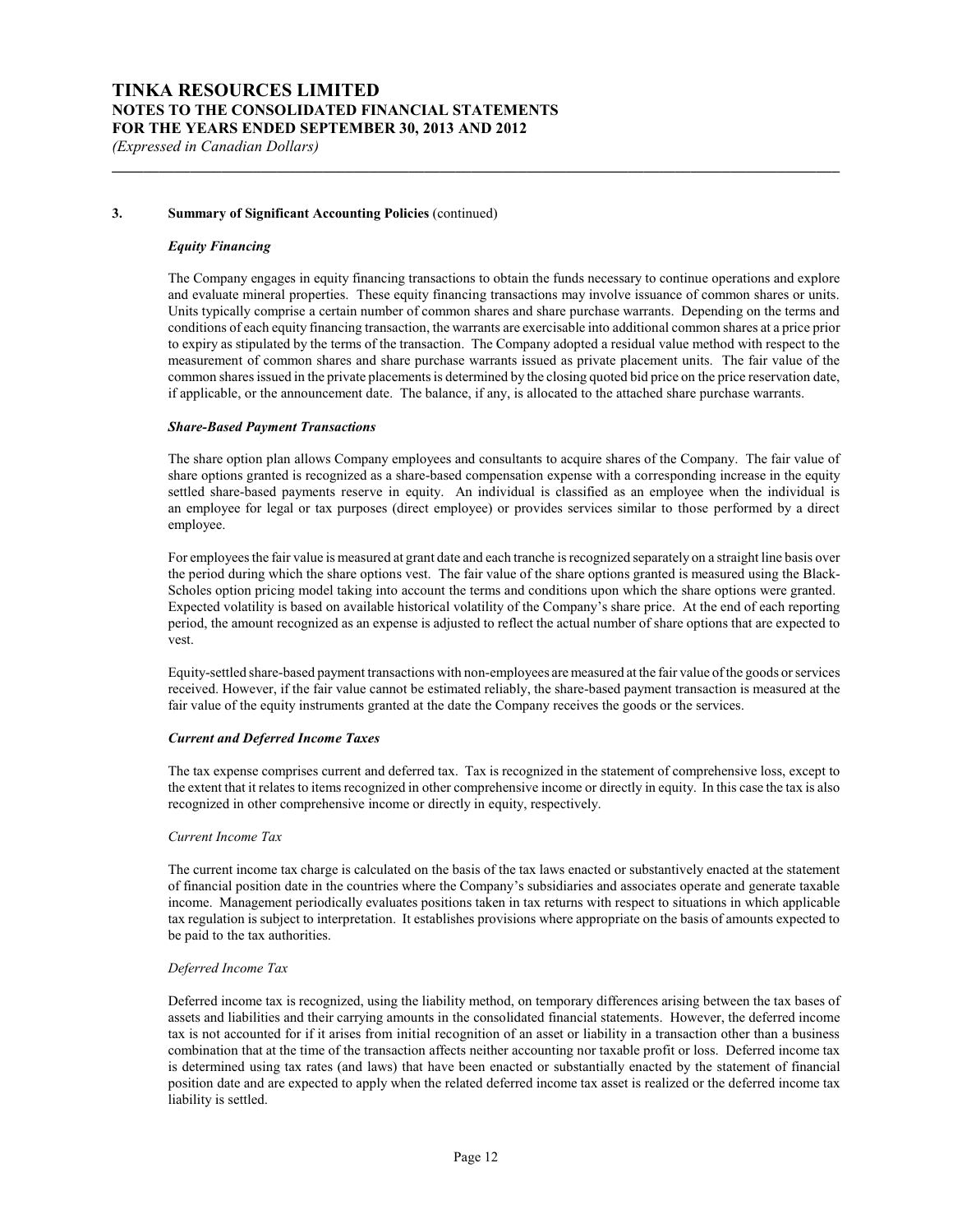## **3. Summary of Significant Accounting Policies** (continued)

Deferred income tax assets are recognized only to the extent that it is probable that future taxable profit will be available against which the temporary differences can be utilized.

**\_\_\_\_\_\_\_\_\_\_\_\_\_\_\_\_\_\_\_\_\_\_\_\_\_\_\_\_\_\_\_\_\_\_\_\_\_\_\_\_\_\_\_\_\_\_\_\_\_\_\_\_\_\_\_\_\_\_\_\_\_\_\_\_\_\_\_\_\_\_\_\_\_\_\_\_\_\_\_\_\_\_\_\_\_\_\_\_\_\_\_\_\_**

Deferred income tax is provided on temporary differences arising on investments in subsidiaries, except where the timing of the reversal of the temporary difference is controlled by the Company and it is probable that the temporary difference will not reverse in the foreseeable future. Deferred income tax assets and liabilities are offset when there is a legally enforceable right to offset current tax assets against current tax liabilities and when the deferred income taxes assets and liabilities relate to income taxes levied by the same taxation authority on either the taxable entity or different taxable entities where there is an intention to settle the balances on a net basis.

#### *Loss Per Share*

Basic loss per share is computed by dividing loss attributable to common shareholders by the weighted average number of common shares outstanding during the period. The computation of diluted loss per share assumes the conversion, exercise or contingent issuance of securities only when such conversion, exercise or issuance would have a dilutive effect on loss per share. The dilutive effect of convertible securities is reflected in diluted earnings per share by application of the "if converted" method. The dilutive effect of outstanding options and warrants and their equivalents is reflected in diluted earnings per share by application of the treasury stock method.

#### *Foreign Currency Translation*

#### *Functional and Presentation Currency*

The financial statements of the Company's subsidiary are prepared in the local currency of its home jurisdiction. Consolidation of the subsidiary includes re-measurement from the local currency to the subsidiary's functional currency. The subsidiary's functional currency, being the currency of the primary economic environment in which the subsidiary operates, is the Canadian dollar. The consolidated financial statements are presented in Canadian dollars.

Exchange rates published by the Bank of Canada were used to translate subsidiaryfinancial statements into the consolidated financial statements. Income and expenses for each statement of comprehensive loss presented are translated using the rates prevailing on the transaction dates. All resulting foreign exchange differences are recognized in comprehensive loss.

#### *Foreign Currency Transactions*

Foreign currency transactions are translated into the functional currency using the exchange rates prevailing on the dates of the transactions. Foreign exchange gains and losses resulting from the settlement of such transactions and from the translation at period-end exchange rates of monetary assets and liabilities denominated in foreign currencies are recognized in comprehensive loss.

#### *Comparative Figures*

Certain of the prior year's comparative figures have been reclassified to conform to the current year's presentation.

#### *Accounting Standards and Interpretations Issued but Not Yet Adopted*

As at the date of these consolidated financial statements, the following standards, amendments and interpretations have not been applied in these consolidated financial statements:

(i) IFRS 9 *Financial Instruments* (New; to replace IAS 39); effective for annual periods beginning on or after January 1, 2015.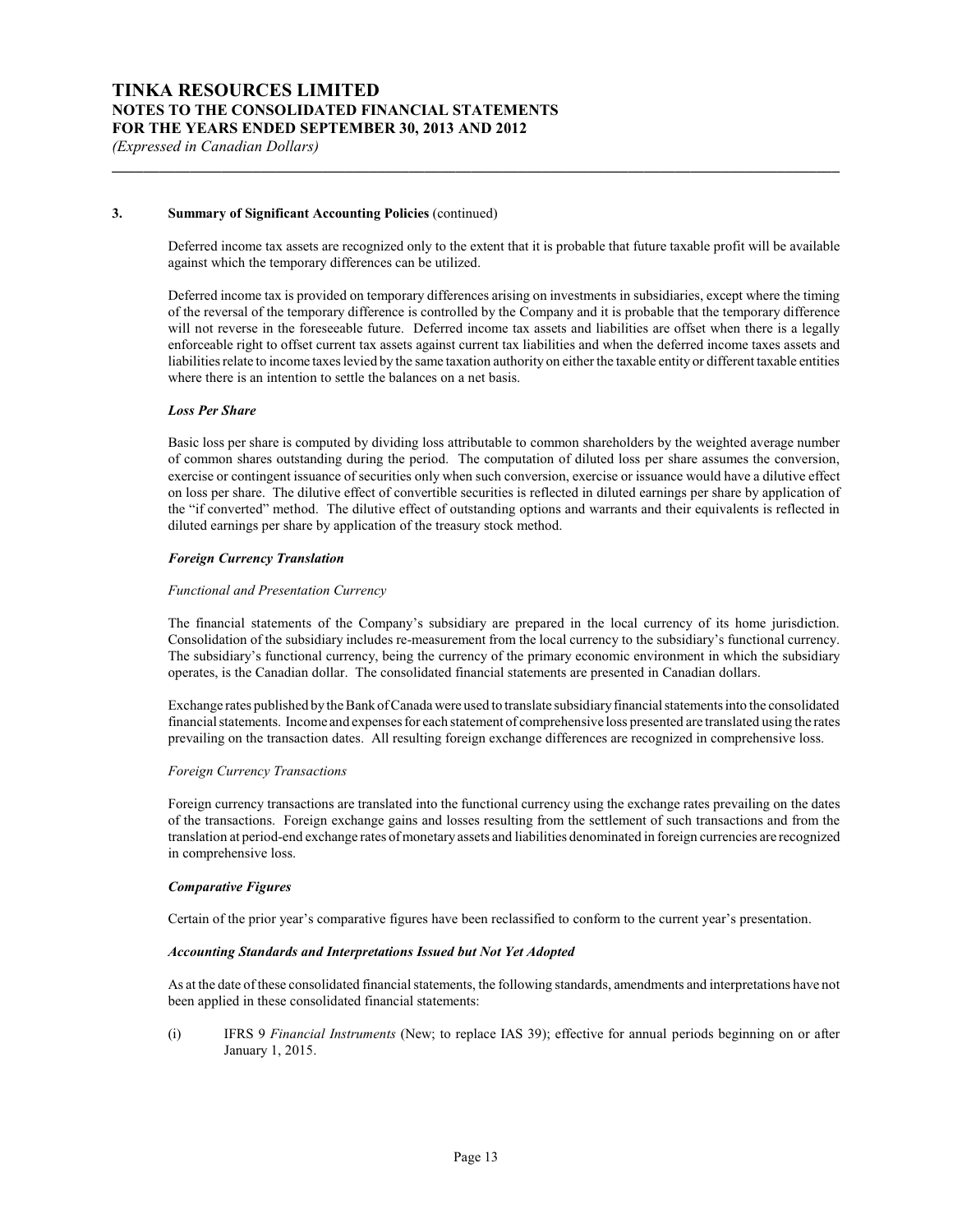#### **3. Summary of Significant Accounting Policies** (continued)

(ii) IFRS 10 *Consolidated Financial Statements*; effective for annual periods beginning on or after January 1, 2013. Early application is permitted. IFRS 10 establishes principles for the presentation and preparation of consolidated financial statements when an entity controls one or more other entities. IFRS 10 supersedes IAS 27 *Consolidated and Separate Financial Statements* and SIC-12 *Consolidated - Special Purpose Entities*.

**\_\_\_\_\_\_\_\_\_\_\_\_\_\_\_\_\_\_\_\_\_\_\_\_\_\_\_\_\_\_\_\_\_\_\_\_\_\_\_\_\_\_\_\_\_\_\_\_\_\_\_\_\_\_\_\_\_\_\_\_\_\_\_\_\_\_\_\_\_\_\_\_\_\_\_\_\_\_\_\_\_\_\_\_\_\_\_\_\_\_\_\_\_**

- (iii) IFRS 11 *Joint Arrangements*; effective for annual periods beginning on or after January 1, 2013. Earlier application is permitted. IFRS 11 establishes principles for financial reporting by parties to a joint arrangement. IFRS 11 supersedes the current IAS 31 *Interest in Joint Ventures* and SIC-13 *Jointly Controlled Entities - Non-Monetary Contributions by Venturers*.
- (iv) IFRS 12 *Disclosure of Interest in Other Entities*; effective for annual periods beginning on or after January 1, 2013. Earlier application is permitted. IFRS 12 applies to entities that have an interest in a subsidiary, a joint arrangement, an associate or an unconsolidated structured entity.
- (v) IFRS 13 *Fair Value Measurements*; to be applied for annual periods beginning on or after January 1, 2013. Earlier application is permitted. IFRS 13 defines fair value, sets out in a single IFRS, a framework for measuring fair value and requires disclosures about fair value measurements. IFRS 13 applies to IFRSs that require or permit fair value measurements or disclosures about fair value measurements (and measurements, such as fair value less costs to sell, based on fair value or disclosures about those measurements).

Management is currently assessing the impact of these new standards on the Company's accounting policies and financial statement presentation.

#### **4. Property, Plant and Equipment**

| Cost:                            | <b>Office Furniture</b><br>and<br>Equipment | <b>Vehicles</b> | <b>Total</b> |
|----------------------------------|---------------------------------------------|-----------------|--------------|
|                                  | S                                           | \$              | s            |
| Balance at September 30, 2011    | 44,055                                      | 111,903         | 155,958      |
| Additions                        | 21,264                                      | 847             | 22,111       |
| Balance at September 30, 2012    | 65,319                                      | 112,750         | 178,069      |
| Additions                        | 4,922                                       | 28,664          | 33,586       |
| Disposals                        |                                             | (51, 590)       | (51, 590)    |
| Balance at September 30, 2013    | 70,241                                      | 89,824          | 160,065      |
| <b>Accumulated Depreciation:</b> |                                             |                 |              |
| Balance at September 30, 2011    | (27,216)                                    | (59,061)        | (86, 277)    |
| Depreciation                     | (10,650)                                    | (15, 184)       | (25, 834)    |
| Balance at September 30, 2012    | (37, 866)                                   | (74, 245)       | (112, 111)   |
| Depreciation                     | (8,204)                                     | (22, 456)       | (30,660)     |
| Disposals                        |                                             | 51,590          | 51,590       |
| Balance at September 30, 2013    | (46,070)                                    | (45,111)        | (91, 181)    |
| <b>Carrying Value:</b>           |                                             |                 |              |
| Balance at September 30, 2012    | 27,453                                      | 38,505          | 65,958       |
| Balance at September 30, 2013    | 24,171                                      | 44,713          | 68,884       |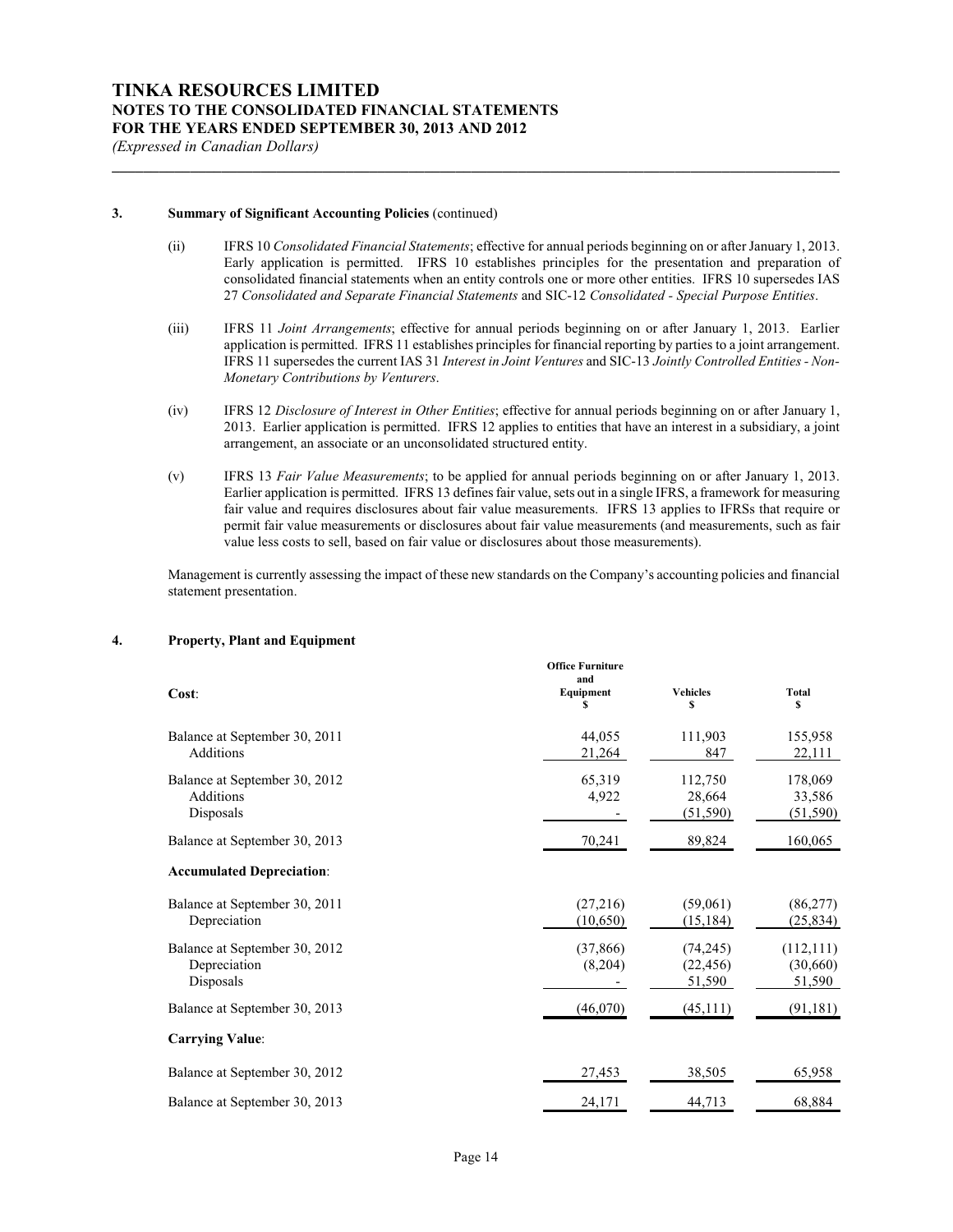# **TINKA RESOURCES LIMITED NOTES TO THE CONSOLIDATED FINANCIAL STATEMENTS FOR THE YEARS ENDED SEPTEMBER 30, 2013 AND 2012**

*(Expressed in Canadian Dollars)*

# **5. Exploration and Evaluation Assets**

|                 | As at September 30, 2013   |                                                             |            | As at September 30, 2012   |                                                     |                          |            |
|-----------------|----------------------------|-------------------------------------------------------------|------------|----------------------------|-----------------------------------------------------|--------------------------|------------|
|                 | Acquisition<br>Costs<br>\$ | <b>Deferred</b><br><b>Exploration</b><br><b>Costs</b><br>\$ | Total<br>S | Acquisition<br>Costs<br>\$ | <b>Deferred</b><br><b>Exploration</b><br>Costs<br>S | Impairment               | Total<br>S |
| Colquipucro     | 207,167                    | 5,564,170                                                   | 5,771,337  | 170.491                    | 4,142,300                                           | $\overline{\phantom{a}}$ | 4,312,791  |
| Ayawilca        | 23.984                     | 3,064,414                                                   | 3,088,398  |                            | 407.939                                             | $\overline{\phantom{0}}$ | 407.939    |
| <b>Tibillos</b> |                            |                                                             |            | 73.442                     | 660.461                                             | (733,903)                |            |
| Other           |                            | .243.275                                                    | 1.243.275  |                            | 749.108                                             |                          | 749,108    |
|                 | 231,151                    | 9,871,859                                                   | 10.103.010 | 243.933                    | 5,959,808                                           | (733,903)                | 5,469,838  |

**\_\_\_\_\_\_\_\_\_\_\_\_\_\_\_\_\_\_\_\_\_\_\_\_\_\_\_\_\_\_\_\_\_\_\_\_\_\_\_\_\_\_\_\_\_\_\_\_\_\_\_\_\_\_\_\_\_\_\_\_\_\_\_\_\_\_\_\_\_\_\_\_\_\_\_\_\_\_\_\_\_\_\_\_\_\_\_\_\_\_\_\_\_**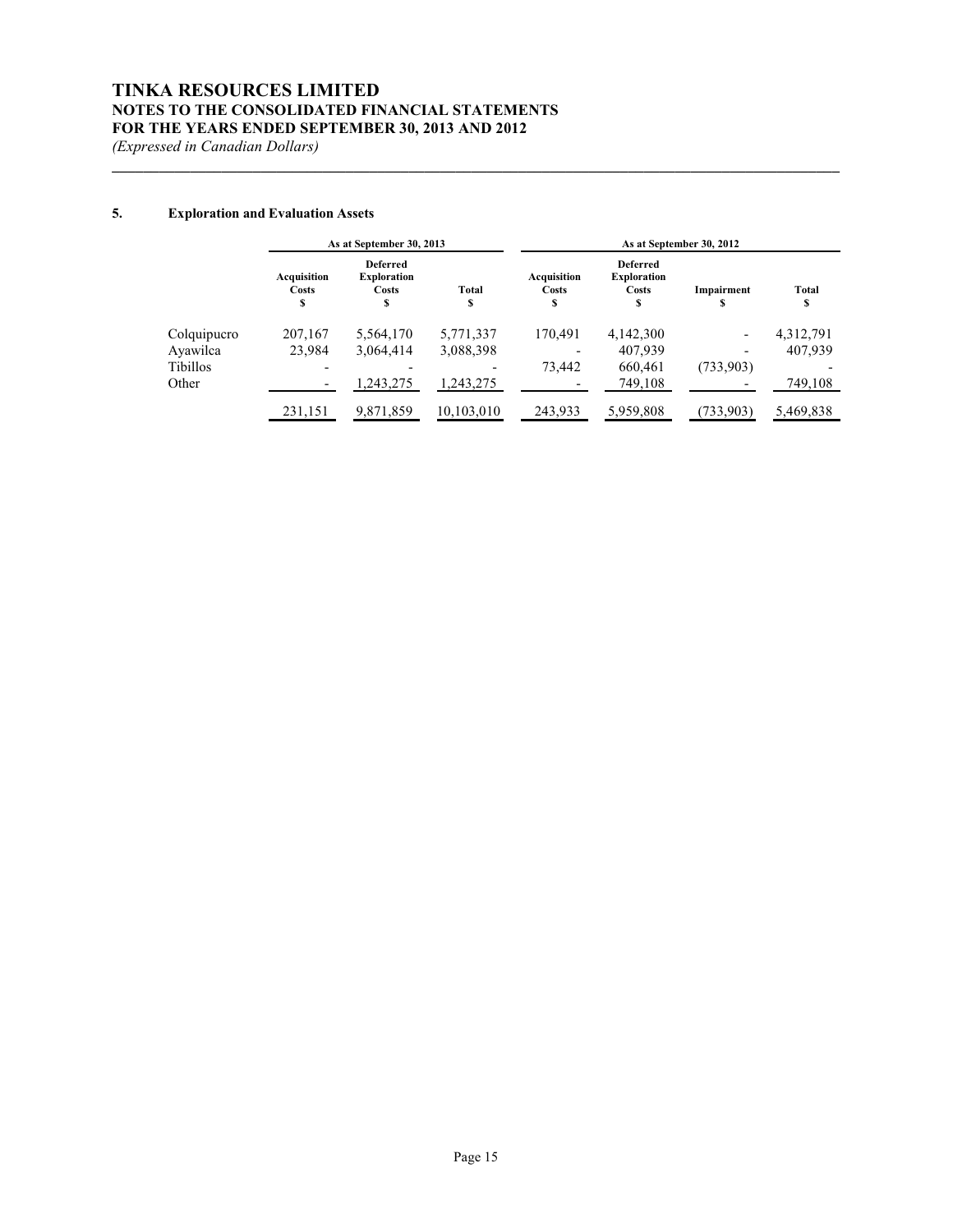# **TINKA RESOURCES LIMITED NOTES TO THE CONSOLIDATED FINANCIAL STATEMENTS FOR THE YEARS ENDED SEPTEMBER 30, 2013 AND 2012**

*(Expressed in Canadian Dollars)*

# **5. Exploration and Evaluation Assets** (continued)

|                                      |                   | Peru           |                          |             |                    |
|--------------------------------------|-------------------|----------------|--------------------------|-------------|--------------------|
|                                      | Colquipucro<br>\$ | Ayawilca<br>\$ | <b>Tibillos</b><br>\$    | Other<br>\$ | <b>Total</b><br>\$ |
| Balance at September 30, 2011        | 2,393,802         |                | 259,783                  | 446,704     | 3,100,289          |
| <b>Exploration costs</b>             |                   |                |                          |             |                    |
| Assays                               | 69,248            | 7,966          | 4,605                    |             | 81,819             |
| Camp costs                           | 85,452            | 25,828         | 16,718                   |             | 127,998            |
| Community relations                  | 62,858            | 9,933          | 2,312                    |             | 75,103             |
| Consulting                           | 18,056            | 950            | 19,676                   |             | 38,682             |
| Depreciation of property,            |                   |                |                          |             |                    |
| plant and equipment                  | 19,912            | 4,381          |                          |             | 24,293             |
| Drilling                             | 551,508           | 176,321        | 212,689                  |             | 940,518            |
| <b>Exploration</b> site              | 164,469           | 37,421         | 38,386                   |             | 240,276            |
| Field equipment                      | 108,271           | 8,011          | 26,151                   |             | 142,433            |
| Fuel                                 | 101,309           | 9,065          | 12,778                   |             | 123,152            |
| Geological                           | 165,863           | 39,903         | 32,751                   |             | 238,517            |
| Geophysics                           | 7,032             |                |                          |             | 7,032              |
| Salaries                             | 383,990           | 48,310         | 44,485                   |             | 476,785            |
| Transportation                       | 100,953           | 39,850         | 34,249                   |             | 175,052            |
| Travel                               | 15,196            |                | 9,320                    |             | 24,516             |
| <b>VAT</b>                           |                   |                |                          | 302,404     | 302,404            |
|                                      | 1,854,117         | 407,939        | 454,120                  | 302,404     | 3,018,580          |
| <b>Acquisition costs</b>             |                   |                |                          |             |                    |
| Surface right payments               | 64,872            |                | 20,000                   |             | 84,872             |
| Impairment                           |                   |                | (733, 903)               |             | (733, 903)         |
| <b>Balance at September 30, 2012</b> | 4,312,791         | 407,939        |                          | 749,108     | 5,469,838          |
| <b>Exploration costs</b>             |                   |                |                          |             |                    |
| Assays                               | 47,206            | 137,652        |                          |             | 184,858            |
| Camp costs                           | 64,254            | 170,901        |                          |             | 235,155            |
| Community relations                  | 55,725            | 61,853         | $\overline{\phantom{a}}$ |             | 117,578            |
| Consulting                           | 4,331             | 11,305         |                          |             | 15,636             |
| Depreciation of property,            |                   |                |                          |             |                    |
| plant and equipment                  | 10,349            | 19,334         |                          |             | 29,683             |
| Drilling                             | 522,871           | 991,882        |                          |             | 1,514,753          |
| <b>Exploration</b> site              | 71,960            | 152,193        |                          |             | 224,153            |
| Field equipment                      | 93,254            | 128,754        |                          |             | 222,008            |
| Fuel                                 | 37,864            | 181,793        |                          |             | 219,657            |
| Geological                           | 116,477           | 234,788        |                          |             | 351,265            |
| <b>Salaries</b>                      | 366,124           | 235,423        |                          |             | 601,547            |
| Transportation                       | 25,112            | 327,006        |                          |             | 352,118            |
| Travel                               | 6,343             | 3,591          | ÷.                       |             | 9,934              |
| <b>VAT</b>                           |                   |                |                          | 494,167     | 494,167            |
|                                      | 1,421,870         | 2,656,475      |                          | 494,167     | 4,572,512          |
| <b>Acquisition costs</b>             |                   |                |                          |             |                    |
| Surface right payments               | 36,676            | 23,984         |                          |             | 60,660             |
| Balance at September 30, 2013        | 5,771,337         | 3,088,398      |                          | 1,243,275   | 10,103,010         |

**\_\_\_\_\_\_\_\_\_\_\_\_\_\_\_\_\_\_\_\_\_\_\_\_\_\_\_\_\_\_\_\_\_\_\_\_\_\_\_\_\_\_\_\_\_\_\_\_\_\_\_\_\_\_\_\_\_\_\_\_\_\_\_\_\_\_\_\_\_\_\_\_\_\_\_\_\_\_\_\_\_\_\_\_\_\_\_\_\_\_\_\_\_**

# *Colquipucro and Ayawilca Project*s

On May 27, 2004 the Company entered into an agreement (the "Sierra Alliance Agreement") with Sierra Peru Pty Ltd. ("Sierra") pursuant to which the Company staked a number of prospects in Peru. As at September 30, 2013 the Colquipucro and Ayawilca projects comprise a total of 46 contiguous mineral claims in the Province of Daniel Alcides Carrion, Peru.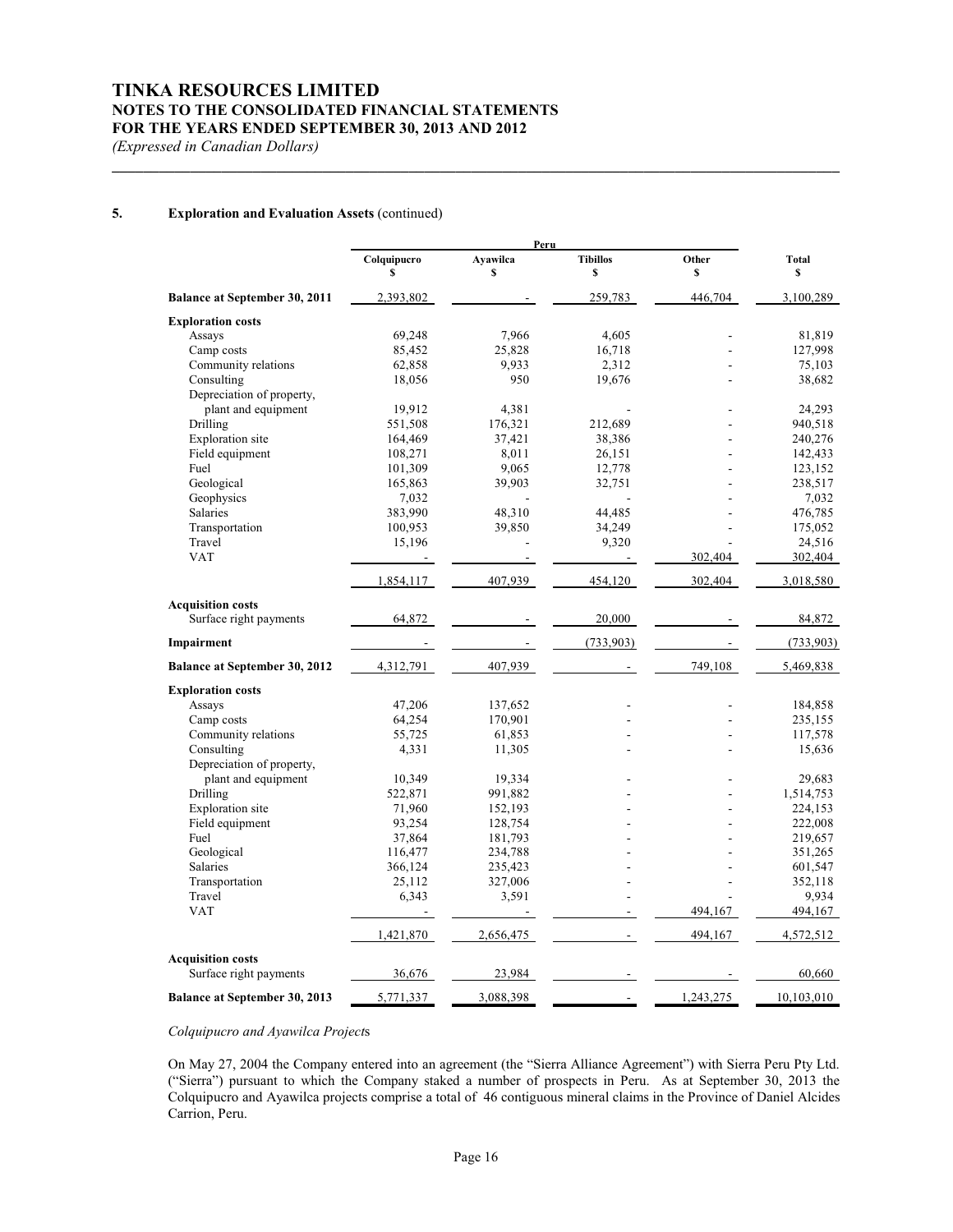# **5. Exploration and Evaluation Assets** (continued)

Under the terms of the Sierra Alliance Agreement the Company will be required to issue 500,000 common shares to Sierra in the event that a positive feasibility study is prepared on either of the Colquipucro or Ayawilco projects. Sierra also retains a right to a 1% net smelter return royalty ("NSR") from any production from the Colquipucro and Ayawilco projects. The NSR can be purchased at any time for US \$1,000,000.

**\_\_\_\_\_\_\_\_\_\_\_\_\_\_\_\_\_\_\_\_\_\_\_\_\_\_\_\_\_\_\_\_\_\_\_\_\_\_\_\_\_\_\_\_\_\_\_\_\_\_\_\_\_\_\_\_\_\_\_\_\_\_\_\_\_\_\_\_\_\_\_\_\_\_\_\_\_\_\_\_\_\_\_\_\_\_\_\_\_\_\_\_\_**

#### *Tibillos Project*

On March 8, 2010 the Company entered into an option agreement to purchase up to a 100% interest in the Anita de Tibillos project ("Tibillos Project") located south of Lima, Peru. The Company had the right to acquire an initial 75% interest in the Tibillos Project by making cash payments totalling US \$600,000 over a period of five years. Upon earning the 75% interest the Company had the right to purchase the remaining 25% interest in the Tibillos Project by making cash payments of US \$500,000 over a further five year period. The Company also staked concessions surrounding the Tibillos Project.

During fiscal 2012 the Company determined to terminate the option agreement and, accordingly, an impairment charge of \$733,903 was made to acquisition and exploration costs.

#### *Other*

Expenditures incurred by the Company in Peru are subject to Peruvian Value Added Tax ("VAT"). The VAT is included in exploration and evaluation assets as incurred. The VAT is not currently refundable to the Company but can be used in the future to offset amounts due to Peruvian taxation authorities by the Company resulting from VAT charged on future sales

#### **6. Share Capital**

#### (a) *Authorized Share Capital*

As at September 30, 2013 the Company's authorized share capital consisted of an unlimited number of common shares without par value. All issued common shares are fully paid.

#### (b) *Reconciliation of Changes in Share Capital*

During fiscal 2013 the Company completed private placement financings as follows:

(i) 3,000,000 units at \$0.75 per unit for gross proceeds of \$2,250,000. Each unit consisted of one common share and one-half of one share purchase warrant. Each whole warrant is exercisable at a price of \$1.00 per common share expiring December 21, 2013.

The Company paid the agent a commission of \$146,850 cash and issued 235,000 compensation options. The compensation options entitles the agent to purchase 235,000 units at an exercise price of \$0.75 per unit, expiring December 21, 2013. The exercise price and termof the underlying warrants to the units issuable upon the exercise of the compensation options are the same as the warrants issued under the private placement. The \$48,500 fair value assigned to the compensation options has been estimated using the Black-Scholes option pricing model. The assumptions used were: a risk-free interest rate of 1.04%; expected volatility of 69.40%; an expected life of one year; a dividend yield of 0%; and an expected forfeiture rate of 0%.

The 235,000 compensation options remained outstanding at September 30, 2013.

The Company incurred \$17,170 for legal and filing costs; and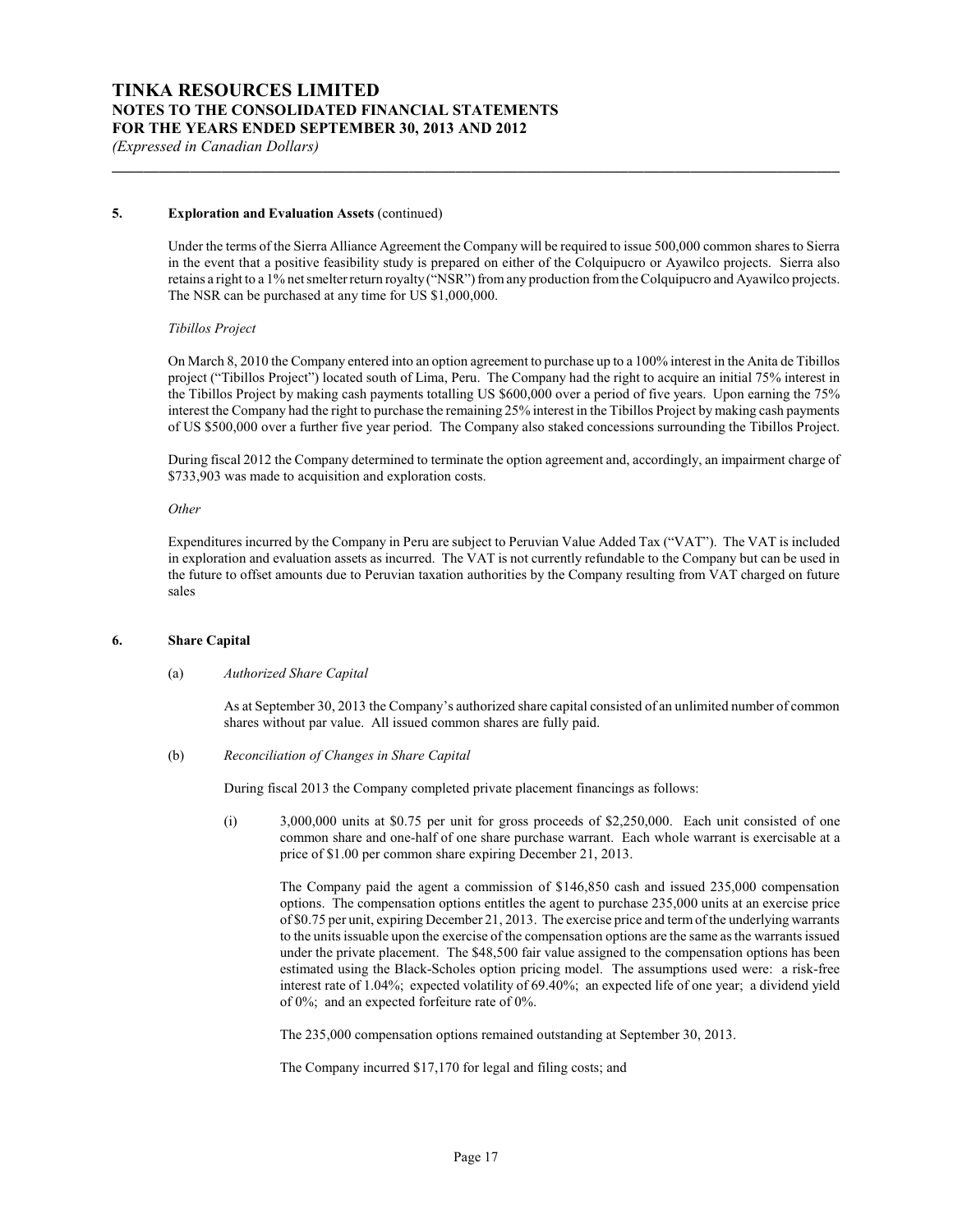#### **6. Share Capital** (continued)

(ii) 3,030,265 units at a price of \$0.85 per unit for gross proceeds of \$2,575,725. Each unit consisted of one common share and one-half of one share purchase warrant. Each whole warrant is exercisable at a price of \$1.25 per common share expiring November 14, 2014.

**\_\_\_\_\_\_\_\_\_\_\_\_\_\_\_\_\_\_\_\_\_\_\_\_\_\_\_\_\_\_\_\_\_\_\_\_\_\_\_\_\_\_\_\_\_\_\_\_\_\_\_\_\_\_\_\_\_\_\_\_\_\_\_\_\_\_\_\_\_\_\_\_\_\_\_\_\_\_\_\_\_\_\_\_\_\_\_\_\_\_\_\_\_**

The Company paid the agent a commission of \$165,538 cash and issued 194,750 compensation options. The compensation options entitles the agent to purchase 194,750 units at an exercise price of \$0.85 per unit, expiring November 14, 2014. The exercise price and termof the underlying warrants to the units issuable upon the exercise of the compensation options are the same as the warrants issued under the private placement. In addition, the Company paid a finder a cash commission of \$6,375 and issued 7,500 finder warrants, each finder warrant having the same term and conditions as the warrants issued under the private placement. The fair values of the compensation options and finder's warrants have been estimated using the Black-Scholes option pricing model. The assumptions used were: a risk-free interest rate of 0.95%; expected volatility of 65.26%; an expected life of eighteen months; a dividend yield of 0%; and an expected forfeiture rate of 0%. The values assigned to the compensation options and finder's warrants were \$52,224 and \$1,232 respectively.

The 194,750 compensation options remained outstanding at September 30, 2013.

The Company incurred filing and legal fees of \$15,909 for the private placement.

During fiscal 2012 no equity financings were completed by the Company.

See also Note 12.

(c) *Warrants*

A summary of the number of common shares reserved pursuant to the Company's outstanding warrants at September 30, 2013 and 2012 and the changes for the years ended on those dates is as follows:

|                            | 2013          |                                                       | 2012          |                                                       |
|----------------------------|---------------|-------------------------------------------------------|---------------|-------------------------------------------------------|
|                            | <b>Number</b> | Weighted<br>Average<br><b>Exercise</b><br>Price<br>\$ | <b>Number</b> | Weighted<br>Average<br><b>Exercise</b><br>Price<br>\$ |
| Balance, beginning of year |               | $\overline{\phantom{a}}$                              | 7,950,000     | 0.50                                                  |
| Granted                    | 3,022,633     | 1.13                                                  | 577,388       | 0.50                                                  |
| Exercised                  | (28,500)      | 1.00                                                  | (2,385,000)   | 0.50                                                  |
| Expired                    |               | ۰                                                     | (6,142,388)   |                                                       |
| Balance, end of year       | 2,994,133     | 1.13                                                  |               |                                                       |

The following table summarizes information about the number of common shares reserved pursuant to the Company's warrants outstanding and exercisable at September 30, 2013:

| Number    | <b>Exercise Price</b> | <b>Expiry Date</b> |
|-----------|-----------------------|--------------------|
| 1,471,500 | 1.00                  | December 21, 2013  |
| 1.522.633 | 1.25                  | November 14, 2014  |
| 133       |                       |                    |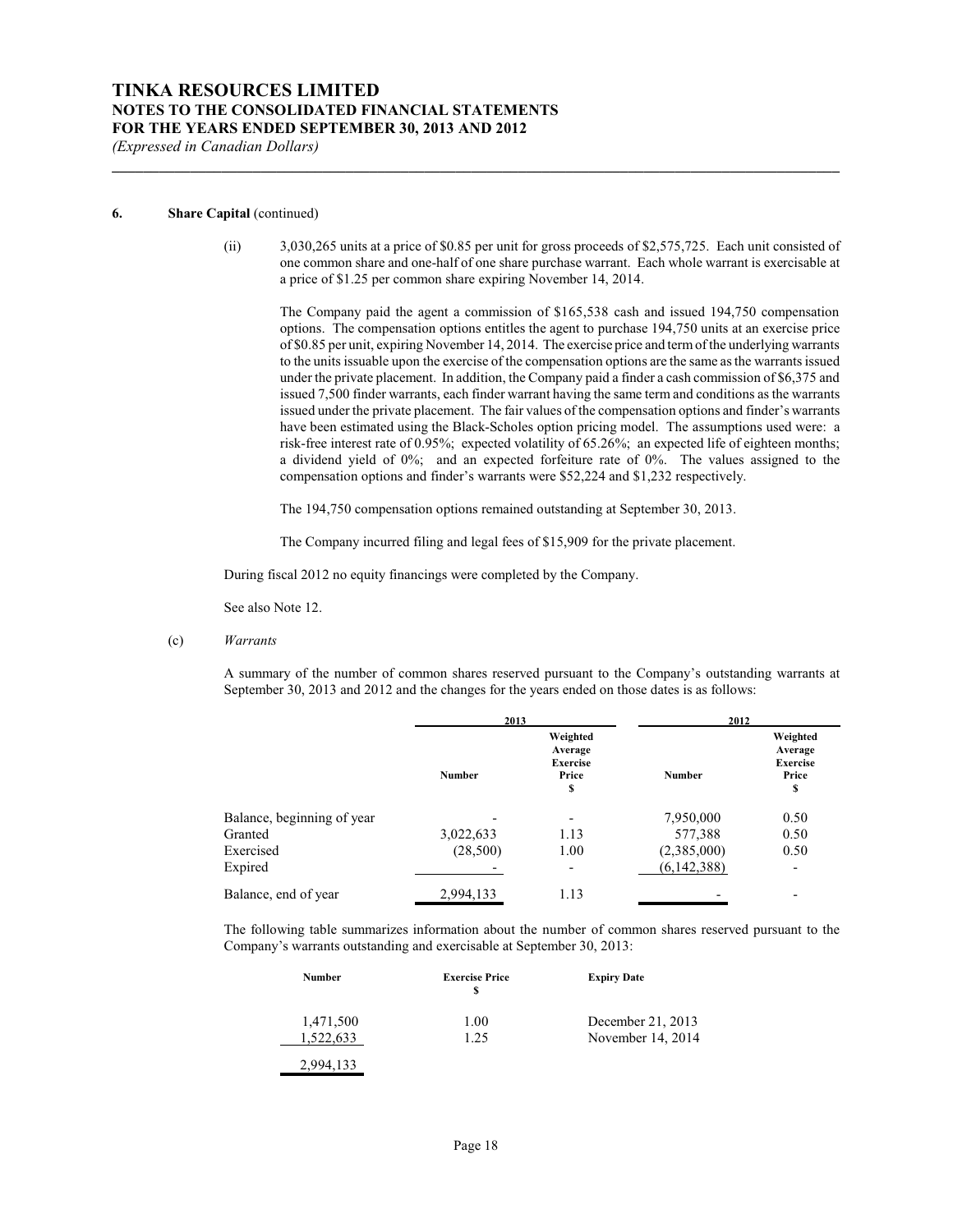#### **6. Share Capital** (continued)

The weighted average market share price on warrants exercised during fiscal 2013 was \$1.03 (2012 - \$0.54) per share.

**\_\_\_\_\_\_\_\_\_\_\_\_\_\_\_\_\_\_\_\_\_\_\_\_\_\_\_\_\_\_\_\_\_\_\_\_\_\_\_\_\_\_\_\_\_\_\_\_\_\_\_\_\_\_\_\_\_\_\_\_\_\_\_\_\_\_\_\_\_\_\_\_\_\_\_\_\_\_\_\_\_\_\_\_\_\_\_\_\_\_\_\_\_**

The weighted average remaining contractual life of the outstanding warrants at September 30, 2013 was 0.68 years.

See also Note 12.

#### (d) *Share Option Plan*

The Company has established a rolling share option plan (the "Plan"), in which the maximum number of common shares which can be reserved for issuance under the Plan is 10% of the issued and outstanding shares of the Company. The minimum exercise price of the options is set at the Company's closing share price on the day before the grant date, less allowable discounts. Options granted may be subject to vesting provisions as determined by the Board of Directors and have a maximum term of five years.

During fiscal 2013 the Company granted share options to purchase 3,040,000 (2012 - 3,280,000) common shares and recorded compensation expense of \$1,383,172 (2012 - \$1,121,057). In addition the Company also recorded share-based compensation of \$39,583 (2012 - \$nil) on the vesting of share options which were previously granted.

The fair value of share options granted and vested during fiscal 2013 and 2012 is estimated using the Black-Scholes option pricing model using the following assumptions:

|                          | 2013                  | 2012                 |
|--------------------------|-----------------------|----------------------|
| Risk-free interest rate  | $0.97\% - 1.31\%$     | $0.98\% - 1.42\%$    |
| Estimated volatility     | $48.96\% - 95.23\%$   | $82.06\% - 133.47\%$ |
| Expected life            | $0.5$ years - 3 years | 3 years              |
| Expected dividend yield  | $0\%$                 | $0\%$                |
| Expected forfeiture rate | $0\%$                 | $0\%$                |

The weighted average fair value of all share options granted and vested, using the Black-Scholes option pricing model, during fiscal 2013 was \$0.50 (2012 - \$0.36) per option.

Option-pricing models require the use of estimates and assumptions including the expected volatility. Changes in the underlying assumptions can materially affect the fair value estimates and, therefore, existing models do not necessarily provide reliable measure of the fair value of the Company's share options.

A summary of the Company'sshare options at September 30, 2013 and 2012 and the changes for the years ended on those dates, is as follows:

|                            |                                            | 2013                                              | 2012                                       |                                                    |  |
|----------------------------|--------------------------------------------|---------------------------------------------------|--------------------------------------------|----------------------------------------------------|--|
|                            | Number of<br><b>Options</b><br>Outstanding | Weighted<br><b>Average Exercise</b><br>Price<br>S | Number of<br><b>Options</b><br>Outstanding | Weighted<br><b>Average Exercise</b><br>Price<br>\$ |  |
| Balance, beginning of year | 5,080,000                                  | 0.43                                              | 3,250,000                                  | 0.21                                               |  |
| Granted                    | 3,040,000                                  | 1.01                                              | 3,280,000                                  | 0.51                                               |  |
| Exercised                  | (1,635,000)                                | 0.26                                              | (1,450,000)                                | 0.12                                               |  |
| Forfeited                  | (300,000)                                  | 1.02                                              |                                            | -                                                  |  |
| Balance, end of year       | 6,185,000                                  | 0.73                                              | 5,080,000                                  | 0.43                                               |  |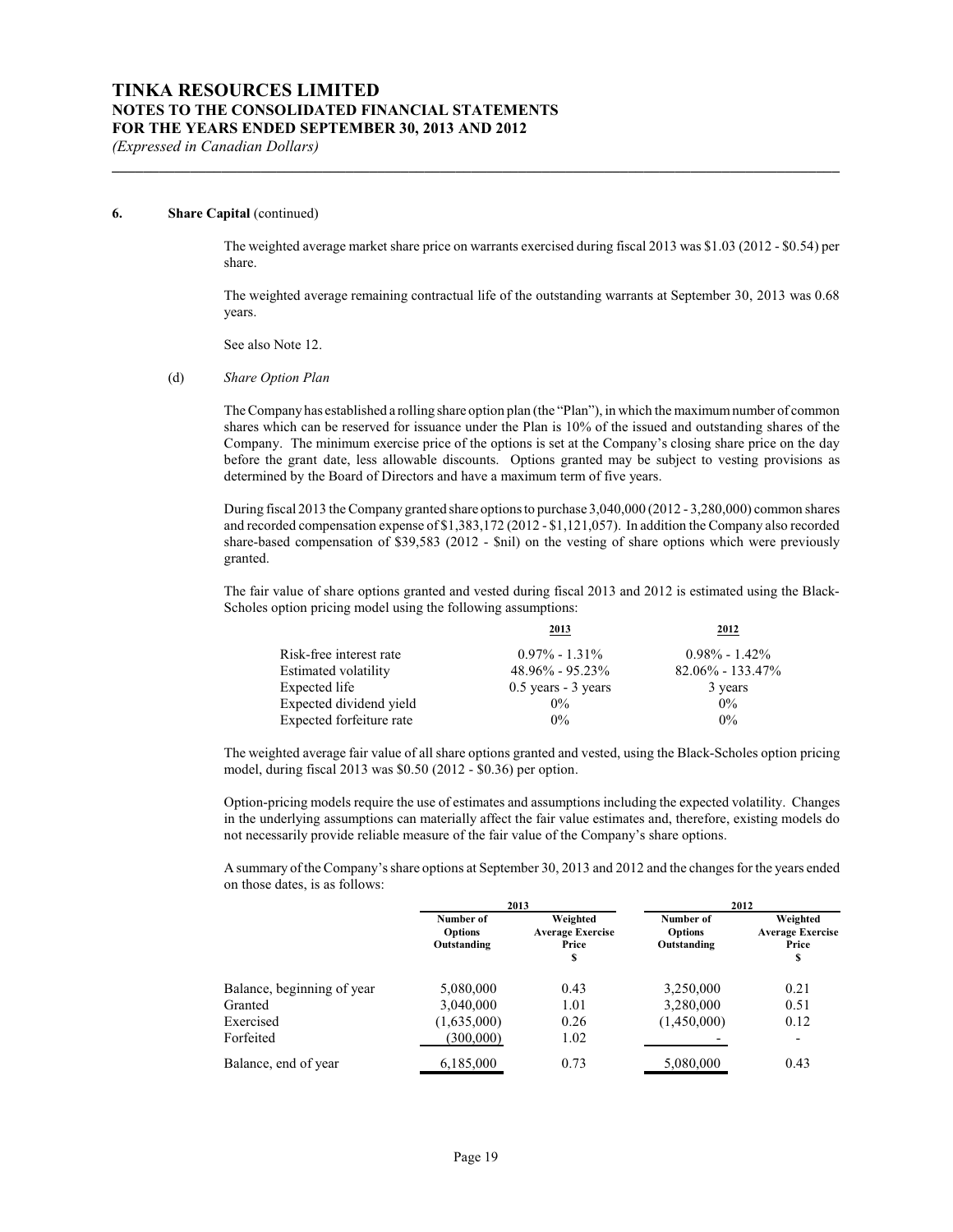#### **6. Share Capital** (continued)

The following table summarizes information about the share options outstanding and exercisable at September 30, 2013:

| <b>Number</b><br>Outstanding | Number<br><b>Exercisable</b> | <b>Exercise Price</b> | <b>Expiry Date</b> |
|------------------------------|------------------------------|-----------------------|--------------------|
|                              |                              | S                     |                    |
| 100,000                      | 100,000                      | 1.02                  | December 31, 2013  |
| 80,000                       | 80.000                       | 0.27                  | January 28, 2014   |
| 510,000                      | 510,000                      | 0.45                  | March 3, 2014      |
| 1,170,000                    | 1,170,000                    | 0.55                  | January 26, 2015   |
| 1,555,000                    | 1,555,000                    | 0.50                  | August 3, 2015     |
| 30,000                       | 30,000                       | 0.50                  | September 20, 2015 |
| 100,000                      | 100,000                      | 0.58                  | September 28, 2015 |
| 20,000                       | 20,000                       | 0.72                  | November 23, 2015  |
| 2,120,000                    | 2.120.000                    | 1.00                  | January 11, 2016   |
| 400,000                      | 400,000                      | 1.10                  | January 11, 2016   |
| 100,000                      | 50,000                       | 1.02                  | February 1, 2016   |
| 6,185,000                    | 6.135,000                    |                       |                    |

**\_\_\_\_\_\_\_\_\_\_\_\_\_\_\_\_\_\_\_\_\_\_\_\_\_\_\_\_\_\_\_\_\_\_\_\_\_\_\_\_\_\_\_\_\_\_\_\_\_\_\_\_\_\_\_\_\_\_\_\_\_\_\_\_\_\_\_\_\_\_\_\_\_\_\_\_\_\_\_\_\_\_\_\_\_\_\_\_\_\_\_\_\_**

The weighted average market share price on share options exercised during fiscal 2013 was \$0.99 (2012 - \$0.43) per share.

The weighted average remaining contractual life of the outstanding share options at September 30 2013 is 1.77 (2012 - 1.89) years.

See also Note 12.

### **7. Related Party Disclosures**

A number of key management personnel, or their related parties, hold positions in other entities that result in them having control or significant influence over the financial or operating policies of those entities. Certain of these entities transacted with the Company during the reporting period.

## (a) *Transactions with Key Management Personnel*

During fiscal 2013 and 2012 the following amounts were incurred with respect to the Company's Chief Executive Officer ("CEO"), Vice-President of Exploration ("VPE") and Chief Financial Officer ("CFO"):

|                                | 2013<br>\$ | 2012<br>S |
|--------------------------------|------------|-----------|
| Management fees - CEO          | 120,000    | 96,000    |
| Professional fees - CFO        | 15,000     | 6,000     |
| Professional fees - VPE        | 81,000     |           |
| Share-based compensation - CEO | 265,771    | 260,789   |
| Share-based compensation - CFO | 212,617    | 165,703   |
| Share-based compensation - VPE | 186,040    |           |
|                                | 880,428    | 528,492   |

The Company has expensed \$41,600 (2012 - \$6,000) professional fees to operations and capitalized \$54,400 (2012 - \$nil) professional fees to exploration and evaluation assets.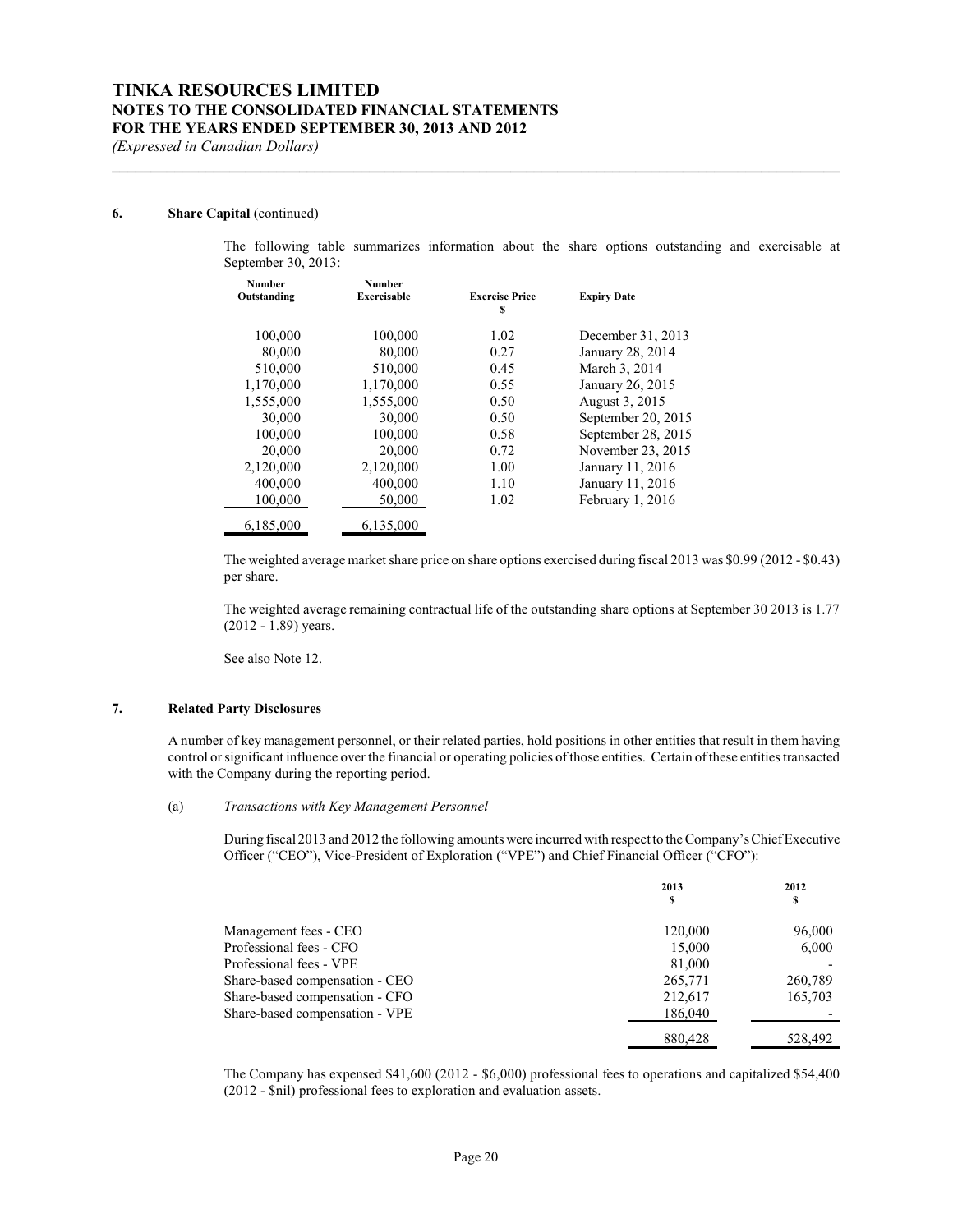#### **7. Related Party Disclosures** (continued)

As at September 30, 2013, \$10,500 (2012 - \$8,500) remained unpaid and has been included in accounts payable and accrued liabilities.

**\_\_\_\_\_\_\_\_\_\_\_\_\_\_\_\_\_\_\_\_\_\_\_\_\_\_\_\_\_\_\_\_\_\_\_\_\_\_\_\_\_\_\_\_\_\_\_\_\_\_\_\_\_\_\_\_\_\_\_\_\_\_\_\_\_\_\_\_\_\_\_\_\_\_\_\_\_\_\_\_\_\_\_\_\_\_\_\_\_\_\_\_\_**

- (b) *Transactions with Other Related Parties*
	- (i) During fiscal 2013 and 2012 the following amounts were incurred with respect to other officers and directors: **2013 2012**

|                                                | 2013<br>S | 2012<br>S |
|------------------------------------------------|-----------|-----------|
| Professional fees - directors                  | 21,000    | 12,000    |
| Share-based compensation - directors           | 310,278   | 256,141   |
| Share-based compensation - Corporate Secretary | 93,020    | 86,103    |
|                                                | 424.298   | 354,244   |

As at September 30, 2013, \$8,000 (2012 - \$500) remained unpaid and has been included in accounts payable and accrued liabilities.

- (ii) During fiscal 2013 the Company incurred a total of \$34,800 (2012 \$28,500) with Chase Management Ltd. ("Chase"), a private corporation owned by the CFO of the Company, for accounting and administrative services provided byChase personnel, excluding the CFO, and \$4,345 (2012 - \$4,800) for rent. As at September 30, 2013, \$2,270 (2012 - \$5,400) remained unpaid and has been included in accounts payable and accrued liabilities.
- (c) The Company shares personnel, office and other costs with public companies with certain common directors. During fiscal 2013 the Company recorded \$16,426 (2012 - \$2,639) expenses with the public companies. As at September 30, 2013, \$675 (2012 - \$1,190) remained unpaid and has been included in accounts payable and accrued liabilities.

### **8. Income Taxes**

The income tax effects of temporary differences and unused tax losses that give rise to significant components of deferred income tax assets and liabilities are as follows: **2012**

|                                                                                                                                                                                                      | 2013<br>S                                    | 2012<br>s                                   |
|------------------------------------------------------------------------------------------------------------------------------------------------------------------------------------------------------|----------------------------------------------|---------------------------------------------|
| Deferred income tax assets (liabilities):                                                                                                                                                            |                                              |                                             |
| Losses available for future periods<br>Tax basis of property, plant and equipment in excess of net book value<br>Net book value of exploration and evaluation assets in excess of tax basis<br>Other | 3,592,600<br>4.800<br>(2,494,900)<br>111,300 | 1,951,400<br>4.300<br>(1,247,600)<br>57,300 |
| Valuation allowance for deferred income tax assets                                                                                                                                                   | 1,213,800<br>(1,213,800)                     | 765,400<br>(765, 400)                       |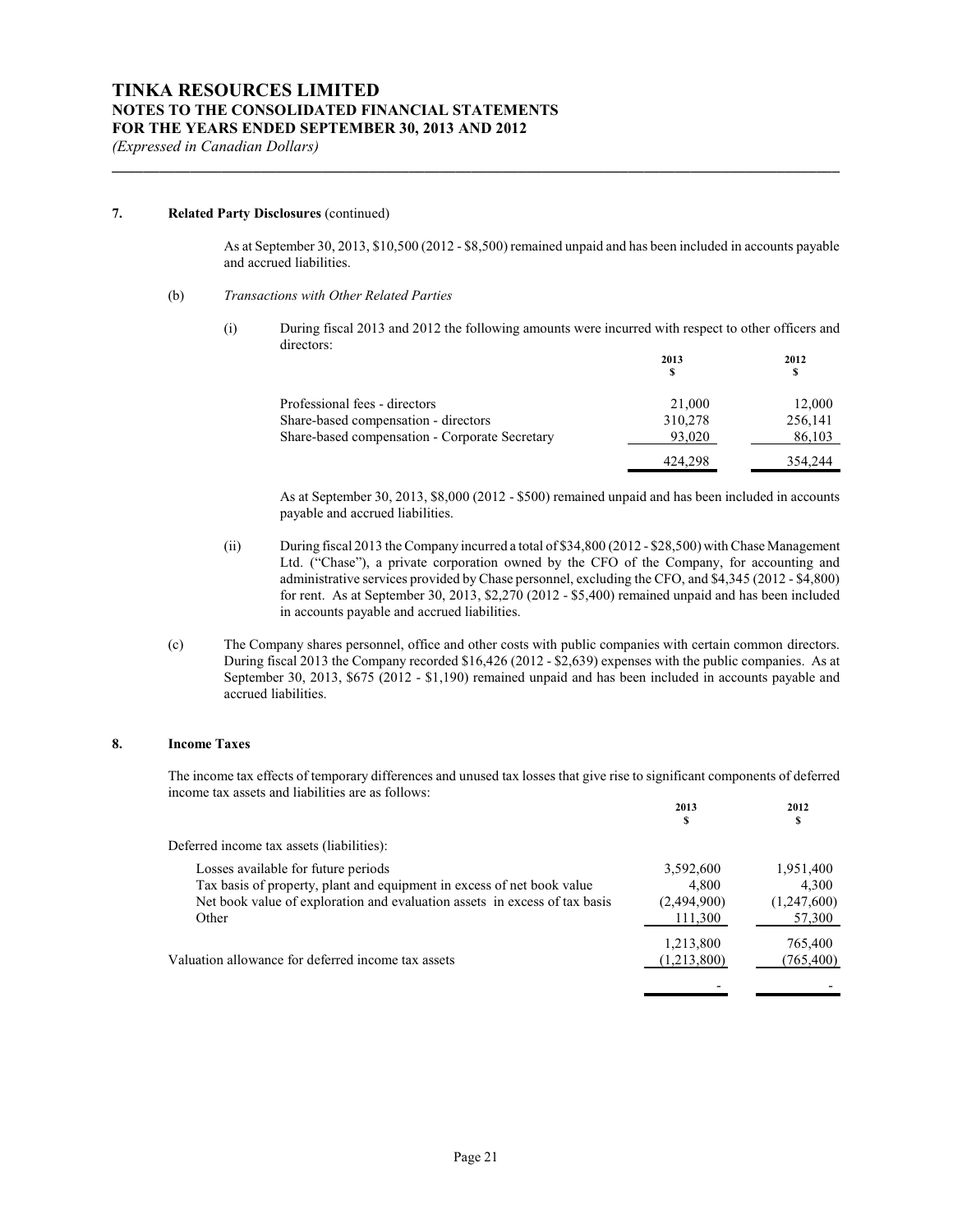#### **8. Income Taxes** (continued)

The recovery of income taxes shown in the statements of comprehensive loss and deficit differ from the amounts obtained by applying statutory rates to the loss before provision for income taxes due to the following:

**\_\_\_\_\_\_\_\_\_\_\_\_\_\_\_\_\_\_\_\_\_\_\_\_\_\_\_\_\_\_\_\_\_\_\_\_\_\_\_\_\_\_\_\_\_\_\_\_\_\_\_\_\_\_\_\_\_\_\_\_\_\_\_\_\_\_\_\_\_\_\_\_\_\_\_\_\_\_\_\_\_\_\_\_\_\_\_\_\_\_\_\_\_**

|                                                         | 2013<br>S | 2012<br>s |
|---------------------------------------------------------|-----------|-----------|
| Income tax rate reconciliation                          |           |           |
| Combined federal and provincial income tax rate         | 25.00%    | 25.375%   |
| Expected income tax recovery                            | (663,100) | (683,900) |
| Permanent differences                                   | 318,300   | 299,600   |
| Effect of income tax rate changes                       | 22,900    | 58,400    |
| Effect of different income tax rates in Peru and Canada | 15,000    | 1,900     |
| Change in valuation allowance                           | 306,900   | 324,000   |
|                                                         |           |           |

As at September 30, 2013 the Company has non-capital losses of approximately \$4,099,900 (2012 - \$3,228,100) and tax pools of approximately \$983,700 (2012 - \$248,700) carried forward for Canadian income tax purposes and are available to reduce Canadian taxable income in future years. The non-capital losses expire commencing 2014 through 2033. The tax pools can be carried forward indefinitely.

The Company also has non-capital losses of approximately \$8,422,100 (2012 - \$3,815,000) for Peruvian income tax purposes, which are available for application against future taxable income. These non-capital losses expire commencing December 31, 2013 through December 31, 2018.

Future income tax benefits which may arise as a result of these losses have not been recognized in the financial statements as their realization is unlikely.

#### **9. Segmented Information**

Substantially all of the Company's operations are in one industry, the exploration for precious metals. Management reviews the financial results according to expenditures by property. As at September 30, 2013 the Company's mineral properties are located in Peru and its corporate assets are located in Canada. The Company is in the exploration stage and, accordingly, has no reportable segment revenues or operating results.

|                                   |                          | As at September 30, 2013                         |             |  |  |
|-----------------------------------|--------------------------|--------------------------------------------------|-------------|--|--|
|                                   | Corporate<br>Canada<br>S | <b>Mineral</b><br><b>Operations</b><br>Peru<br>s | Total<br>\$ |  |  |
| Current assets                    | 1,591,417                | 104.246                                          | 1,695,663   |  |  |
| Exploration and evaluation assets |                          | 10,103,010                                       | 10,103,010  |  |  |
| Property, plant and equipment     | 2,713                    | 66,171                                           | 68,884      |  |  |
| Deferred share issued costs       | 750                      |                                                  | 750         |  |  |
|                                   | 1,594,880                | 10,273,427                                       | 11,868,307  |  |  |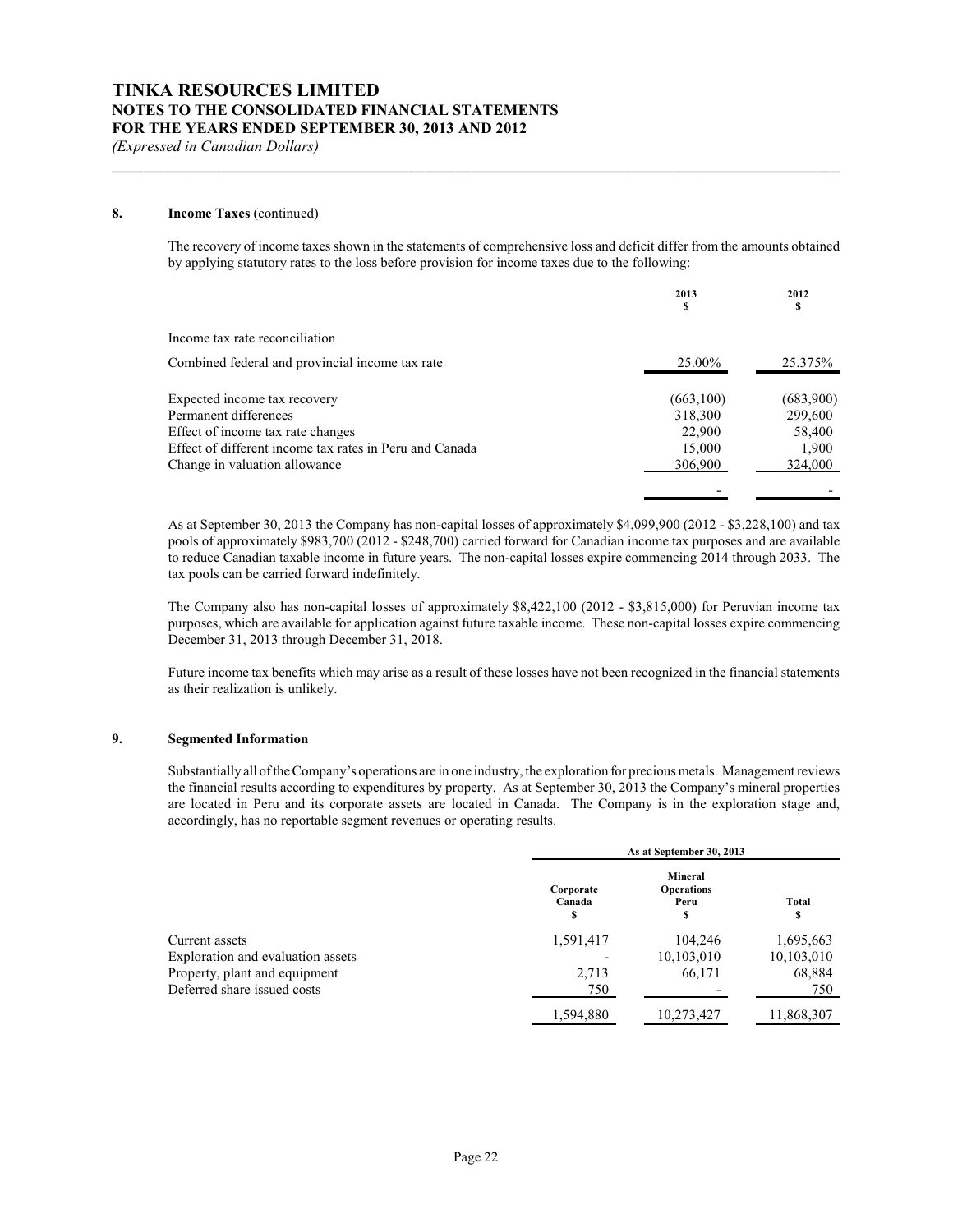#### **9. Segmented Information** (continued)

|                                   |                          | As at September 30, 2012                          |             |  |  |
|-----------------------------------|--------------------------|---------------------------------------------------|-------------|--|--|
|                                   | Corporate<br>Canada<br>S | <b>Mineral</b><br><b>Operations</b><br>Peru<br>\$ | Total<br>\$ |  |  |
| Current assets                    | 2,020,452                | 238,346                                           | 2,258,798   |  |  |
| Exploration and evaluation assets |                          | 5,469,838                                         | 5,469,838   |  |  |
| Property, plant and equipment     | 2,435                    | 63,523                                            | 65,958      |  |  |
|                                   | 2,022,887                | 5,771,707                                         | 7,794,594   |  |  |

**\_\_\_\_\_\_\_\_\_\_\_\_\_\_\_\_\_\_\_\_\_\_\_\_\_\_\_\_\_\_\_\_\_\_\_\_\_\_\_\_\_\_\_\_\_\_\_\_\_\_\_\_\_\_\_\_\_\_\_\_\_\_\_\_\_\_\_\_\_\_\_\_\_\_\_\_\_\_\_\_\_\_\_\_\_\_\_\_\_\_\_\_\_**

### **10. Financial Instruments and Risk Management**

#### *Categories of Financial Assets and Financial Liabilities*

Financial instruments are classified into one of the following four categories: fair value through profit or loss ("FVTPL"); held-to-maturity investments; loans and receivables; and available-for-sale. The carrying values of the Company's financial instruments are classified into the following categories:

| <b>Financial Instrument</b>              | Category              | September 30,<br>2013 | September 30,<br>2012 |
|------------------------------------------|-----------------------|-----------------------|-----------------------|
| Cash                                     | <b>FVTPL</b>          | 1.653.410             | 2,220,006             |
| Amounts receivable                       | Loans and receivables | 2.765                 | 985                   |
| Accounts payable and accrued liabilities | Other liabilities     | (255, 031)            | (123, 650)            |

The Company's financial instruments recorded at fair value require disclosure about how the fair value was determined based on significant levels of inputs described in the following hierarchy:

- Level 1 Quoted prices are available in active markets for identical assets or liabilities as of the reporting date. Active markets are those in which transactions occur in sufficient frequency and value to provide pricing information on an ongoing basis.
- Level 2 Pricing inputs are other than quoted prices in active markets included in Level 1. Prices in Level 2 are either directly or indirectly observable as of the reporting date. Level 2 valuations are based on inputs including quoted forward prices for commodities, time value and volatility factors, which can be substantially observed or corroborated in the market place.
- Level 3 Valuations in this level are those with inputs for the asset or liability that are not based on observable market data.

The recorded amounts for cash, amounts receivable and accounts payable and accrued liabilities approximate their fair value due to their short-term nature. The Company's fair value of cash under the fair value hierarchy is measured using Level 1 inputs.

The Company's risk exposures and the impact on the Company's financial instruments are summarized below:

#### *Credit Risk*

Credit risk is the risk of loss associated with a counterparty's inability to fulfill its payment obligations. The Company's credit risk is primarily attributable to cash and amounts receivable. Management believes that the credit risk concentration with respect to financial instruments included in cash and amounts receivable is remote.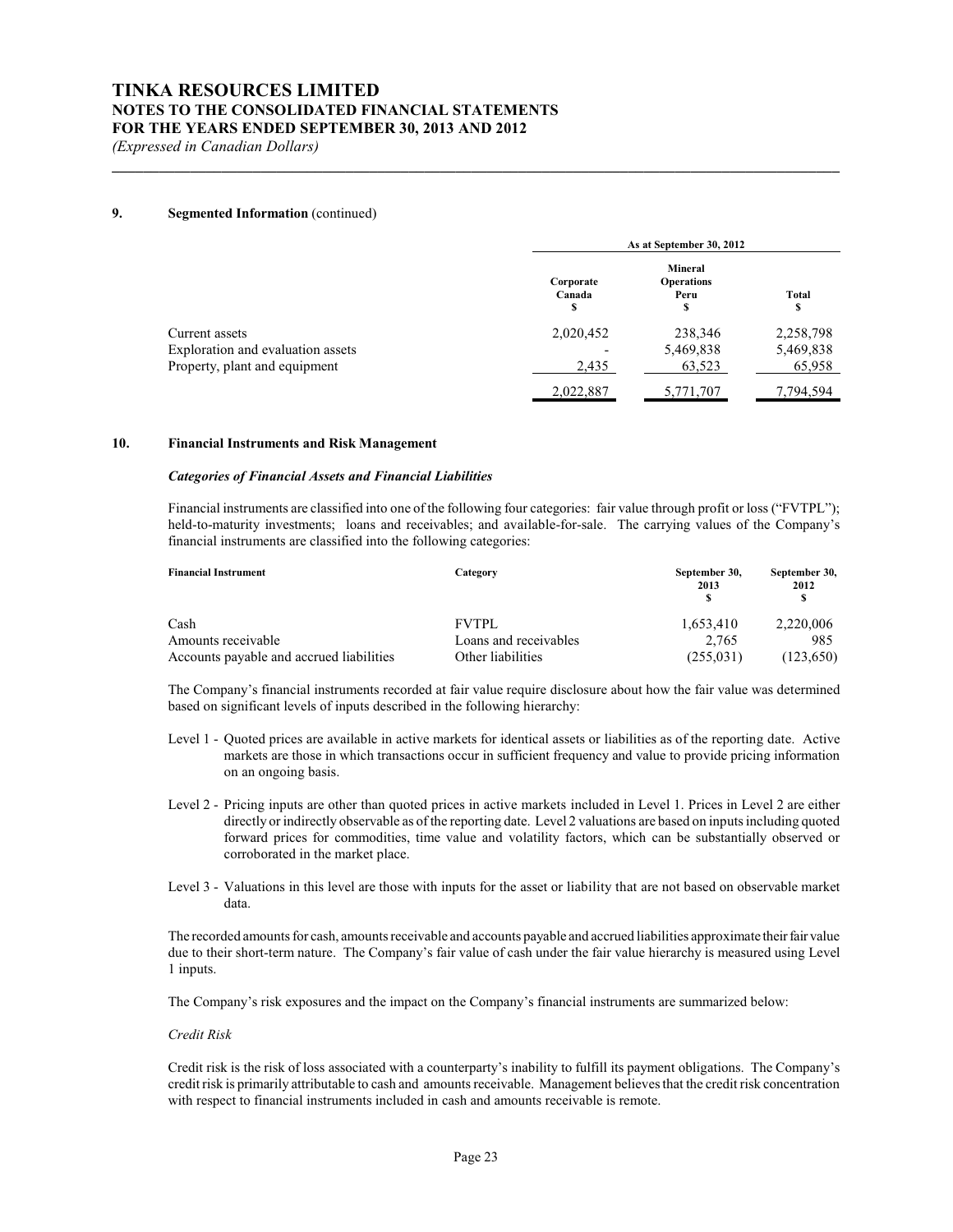#### 10. **Financial Instruments and Risk Management** (continued)

#### *Liquidity Risk*

Liquidity risk is the risk that the Company will not have the resources to meet its obligations as they fall due. The Company manages this risk by closelymonitoring cash forecasts and managing resources to ensure that it will have sufficient liquidity to meet its obligations. All of the Company's financial liabilities are classified as current and are anticipated to mature within the next fiscal period. The following table is based on the contractual maturity dates of financial assets and the earliest date on which the Company can be required to settle financial liabilities.

**\_\_\_\_\_\_\_\_\_\_\_\_\_\_\_\_\_\_\_\_\_\_\_\_\_\_\_\_\_\_\_\_\_\_\_\_\_\_\_\_\_\_\_\_\_\_\_\_\_\_\_\_\_\_\_\_\_\_\_\_\_\_\_\_\_\_\_\_\_\_\_\_\_\_\_\_\_\_\_\_\_\_\_\_\_\_\_\_\_\_\_\_\_**

|                                          | Contractual Maturity Analysis at September 30, 2013 |                                                     |                        |                          |            |
|------------------------------------------|-----------------------------------------------------|-----------------------------------------------------|------------------------|--------------------------|------------|
|                                          | Less than<br>3 Months<br>s                          | $3 - 12$<br><b>Months</b><br>S                      | $1 - 5$<br>Years<br>\$ | Over<br>5 Years<br>S     | Total      |
| Cash                                     | 1,653,410                                           |                                                     |                        | $\overline{\phantom{a}}$ | 1,653,410  |
| Amounts receivable                       | 2,765                                               |                                                     |                        | $\overline{\phantom{a}}$ | 2,765      |
| Accounts payable and accrued liabilities | (255, 031)                                          |                                                     |                        | ٠                        | (255, 031) |
|                                          |                                                     | Contractual Maturity Analysis at September 30, 2012 |                        |                          |            |
|                                          | Less than<br>3 Months<br>¢                          | $3 - 12$<br><b>Months</b><br>¢                      | $1 - 5$<br>Years<br>€  | Over<br>5 Years<br>€     | Total<br>¢ |

| Cash                                     | 2.220,006 | $\overline{\phantom{0}}$ | $\overline{\phantom{0}}$ | $\overline{\phantom{a}}$ | 2.220,006 |
|------------------------------------------|-----------|--------------------------|--------------------------|--------------------------|-----------|
| Amounts receivable                       | 985       | $\overline{\phantom{0}}$ | $\overline{\phantom{0}}$ | $\overline{\phantom{0}}$ | 985       |
| Accounts payable and accrued liabilities | 123,650)  |                          | $\overline{\phantom{0}}$ | $\overline{\phantom{a}}$ | 123,650)  |

#### *Market Risk*

Market risk is the risk of loss that may arise from changes in market factors such as interest rates, foreign exchange rates, and commodity and equity prices. These fluctuations may be significant.

#### (a) Interest Rate Risk

The Company is exposed to interest rate risk to the extent that the cash bear floating rates of interest. The interest rate risk on cash and on the Company's obligations are not considered significant.

#### (b) Foreign Currency Risk

The Company has operations in Canada and Peru which are subject to foreign currency fluctuations. The Company's operating expenses are incurred in Canadian Dollars and Peruvian Nuevo Soles and the fluctuation of the Canadian dollar in relation to other currencies will have an impact upon the profitability of the Company and may also affect the value of the Company's assets and the amount of shareholders' equity. The Company has not entered into any agreements or purchased any instruments to hedge possible currency risks. At September 30, 2013, 1 Canadian Dollar was equal to \$2.70 Peruvian Nuevo Soles.

Balances are as follows: **Peruvian Nuevo Sol CDN \$ Equivalent** Cash 265,142 98,074 Accounts payable and accrued liabilities (529,060) (195,695) (263,918) (97,621)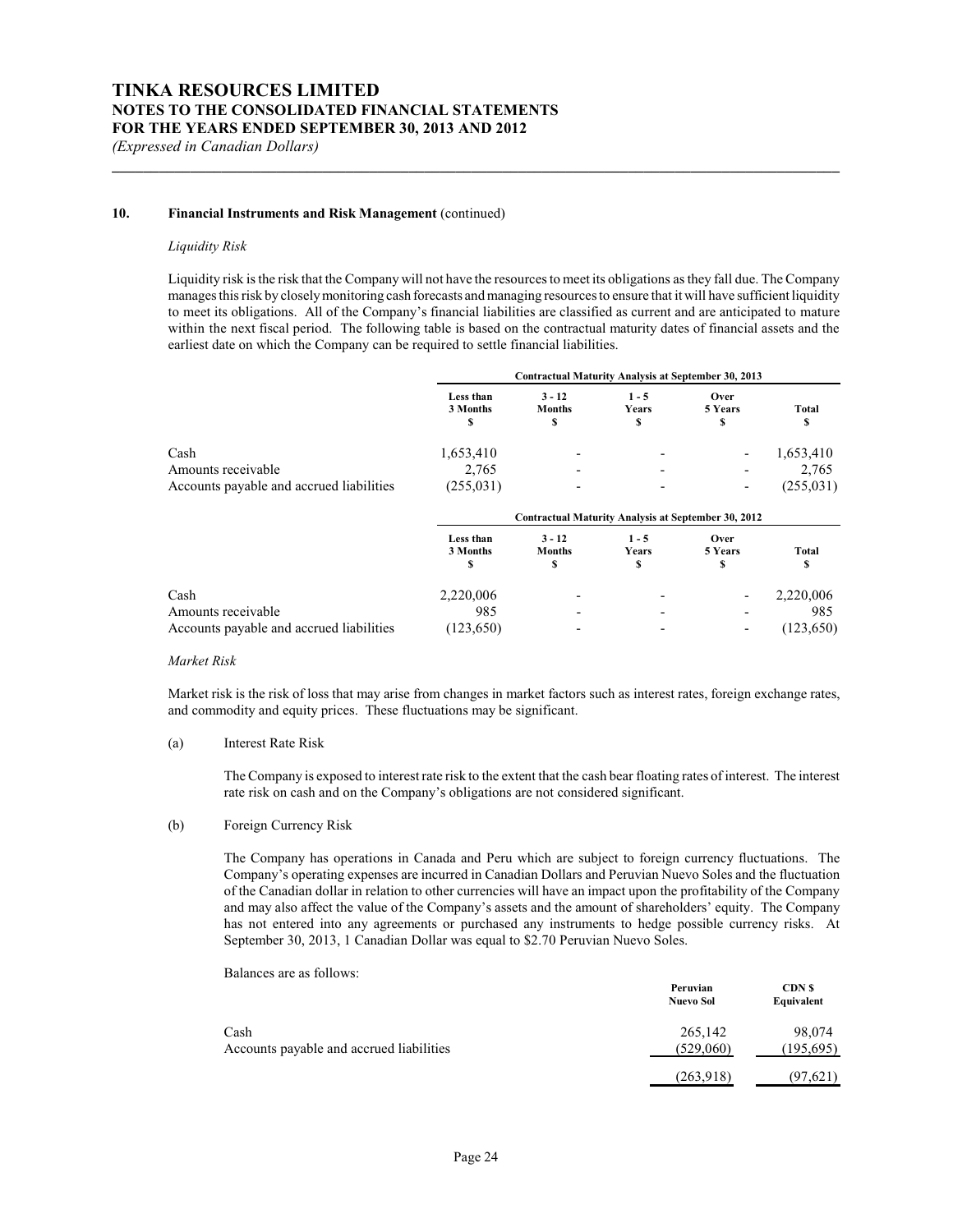### **10. Financial Instruments and Risk Management** (continued)

Based on the net exposures as of September 30, 2013 and, assuming that all other variables remain constant, a 10% fluctuation on the Canadian Dollar against the Peruvian Nuevo Sol would result in an increase or decrease of approximately \$8,900.

**\_\_\_\_\_\_\_\_\_\_\_\_\_\_\_\_\_\_\_\_\_\_\_\_\_\_\_\_\_\_\_\_\_\_\_\_\_\_\_\_\_\_\_\_\_\_\_\_\_\_\_\_\_\_\_\_\_\_\_\_\_\_\_\_\_\_\_\_\_\_\_\_\_\_\_\_\_\_\_\_\_\_\_\_\_\_\_\_\_\_\_\_\_**

#### *Capital Management*

The Company manages its capital structure and makes adjustments to it, based on the funds available to the Company, in order to support the acquisition and exploration of mineral properties. The Board of Directors does not establish quantitative return on capital criteria for management, but rather relies on the expertise of the Company's management to sustain future development of the business. The Company defines capital that it manages as share capital and cash. The Company will continue to assess new properties and seek to acquire an interest in additional properties if it feels there is sufficient geologic or economic potential and if it has adequate financial resources to do so. Management reviews its capital management approach on an ongoing basis and believes that this approach, given the relative size of the Company, is reasonable.

## **11. Supplemental Cash Flow Information**

Non-cash activities conducted by the Company during fiscal 2013 and 2012, are as follows:

|                                                      | 2013       | 2012       |
|------------------------------------------------------|------------|------------|
|                                                      | \$         | S          |
| Operating activities                                 |            |            |
| Depreciation                                         | 29,683     | 24,293     |
| Increase in accounts payable and accrued liabilities | 103,918    | 60,124     |
|                                                      | 133,601    | 84,417     |
| Investing activity                                   |            |            |
| Exploration and evaluation assets expenditures       | (133,601)  | (84, 417)  |
| Financing activities                                 |            |            |
| Transfer on exercise of share options                | 403,325    | 129,637    |
| Transfer on exercise of agent's option units         |            | 72,402     |
| Share-based payment reserves                         | (301, 369) | (202, 039) |
| Share issue costs                                    | (101, 956) |            |
|                                                      |            |            |

# **12. Events after the Reporting Period**

Subsequent to September 30, 2013:

(i) the Company completed a non-brokered private placement financing of 2,769,480 units at a price of \$0.50 per unit for gross proceeds of \$1,384,740. Each unit consisted of one common share of the Company and one-half of one share purchase warrant. Each whole warrant is exercisable to purchase an additional common share at a price of \$0.75, expiring one year from closing. The Company also paid the agents cash commissions totalling \$48,350 cash and issued 1,500 broker warrants and 119,000 compensation options. The broker warrants have the same terms and conditions as the private placement warrants. The compensation options have the same terms and conditions as the private placement units.

As at September 30, 2013 the Company had received \$242,240 on account of the private placement and incurred \$750 share issue costs relating to the private placement.